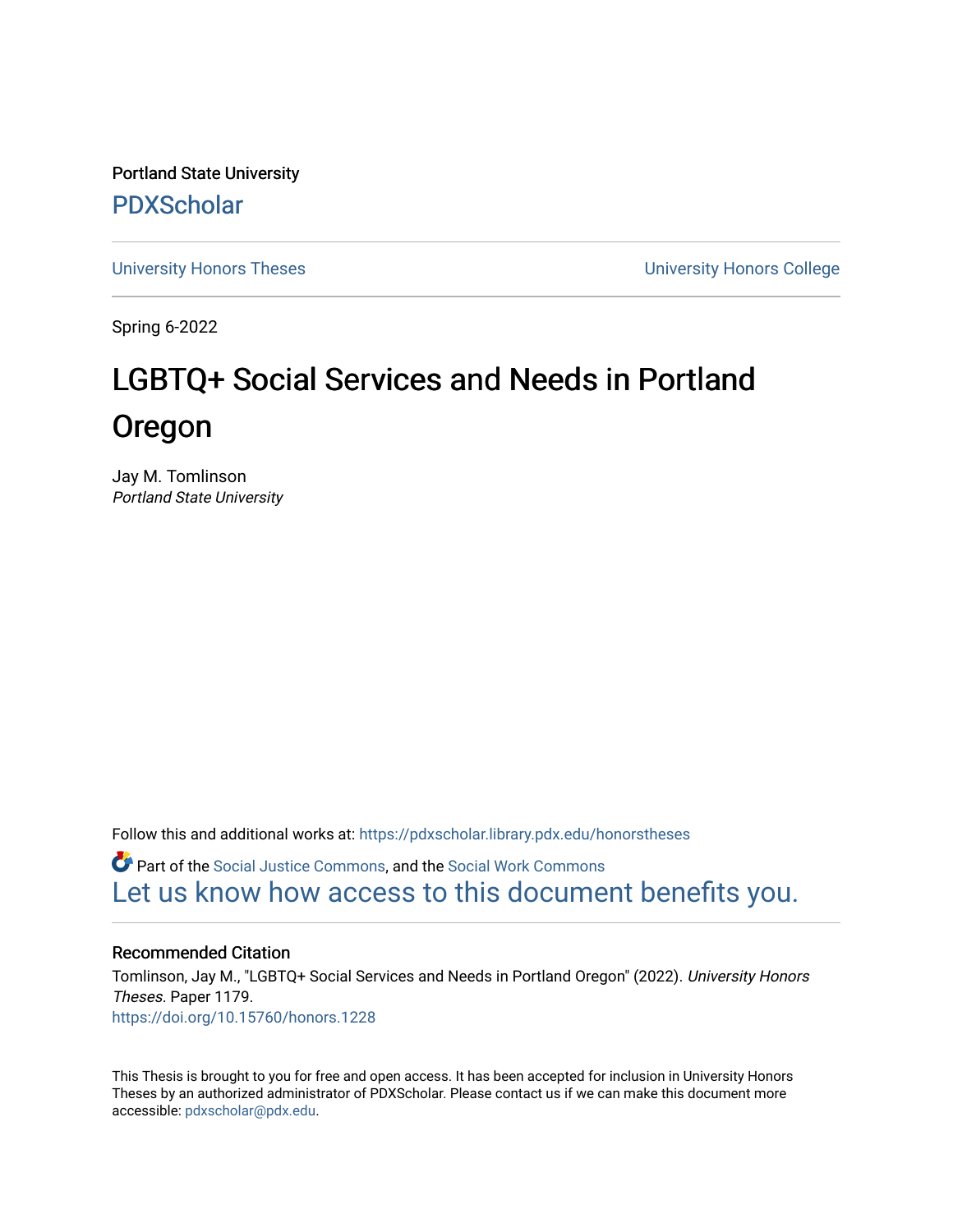LGBTQ+ Social Services and Needs in Portland Oregon

Jay Tomlinson

Honors Thesis

Portland State University

Ben Anderson-Nathe, Advisor

May 23. 2022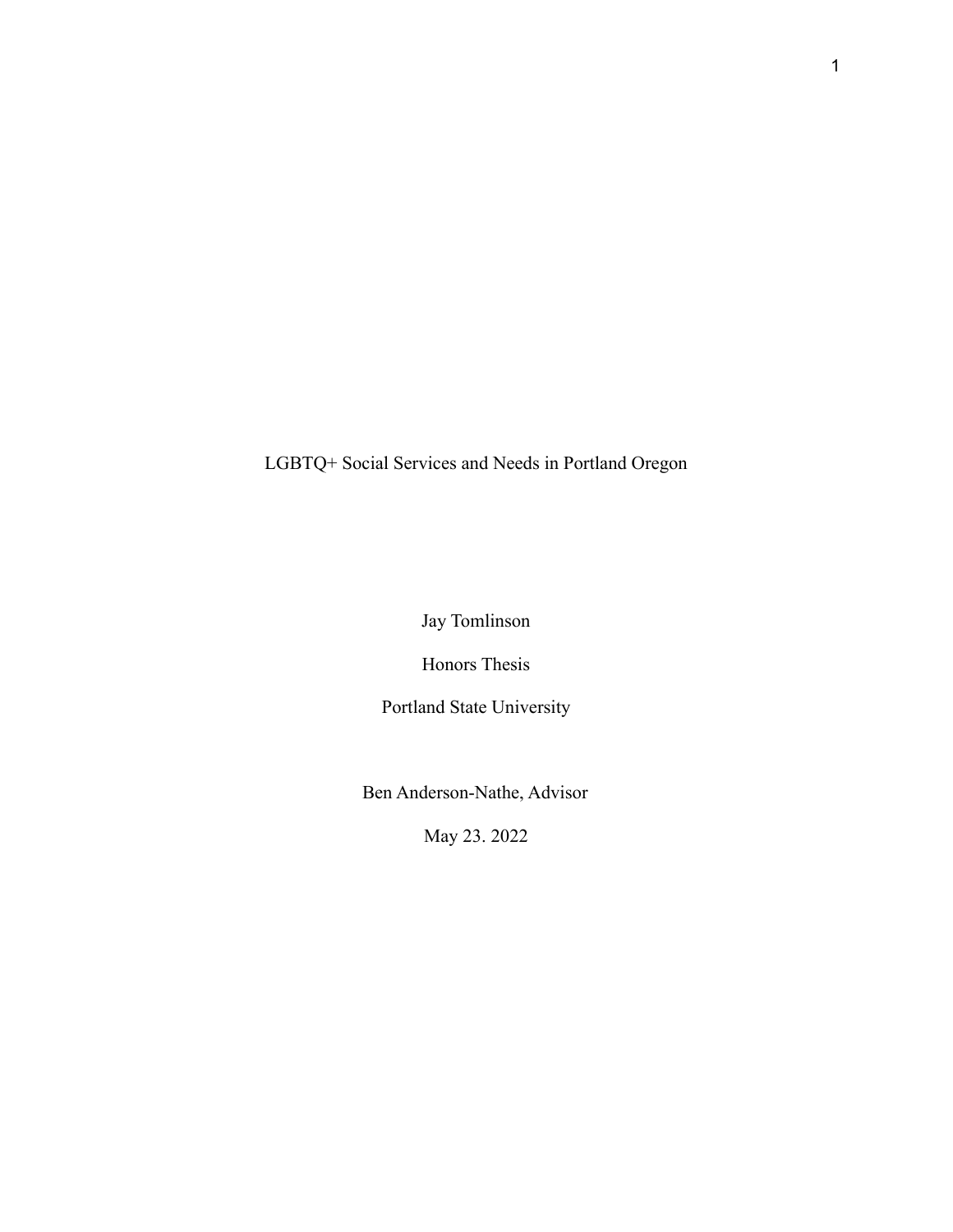## Abstract

*Research shows a significant link between being LGBTQ+ and living in poverty, but little research has been done on what services are available to providers and individuals in need. This study was conducted to discover what types of social services are available to low-income LGBTQ+ people living in Portland, Oregon, and what services providers identify as unmet needs. This study consisted of a series of interviews with service providers to find out what services they offer and what they feel is still missing. Data was analyzed following a qualitative data analysis method. Data showed that housing was the largest unmet need identified by providers and community was the most common service offered. The largest barrier to more services identified is cultural misalignment. This data was used to create a resource list for individuals and service providers.*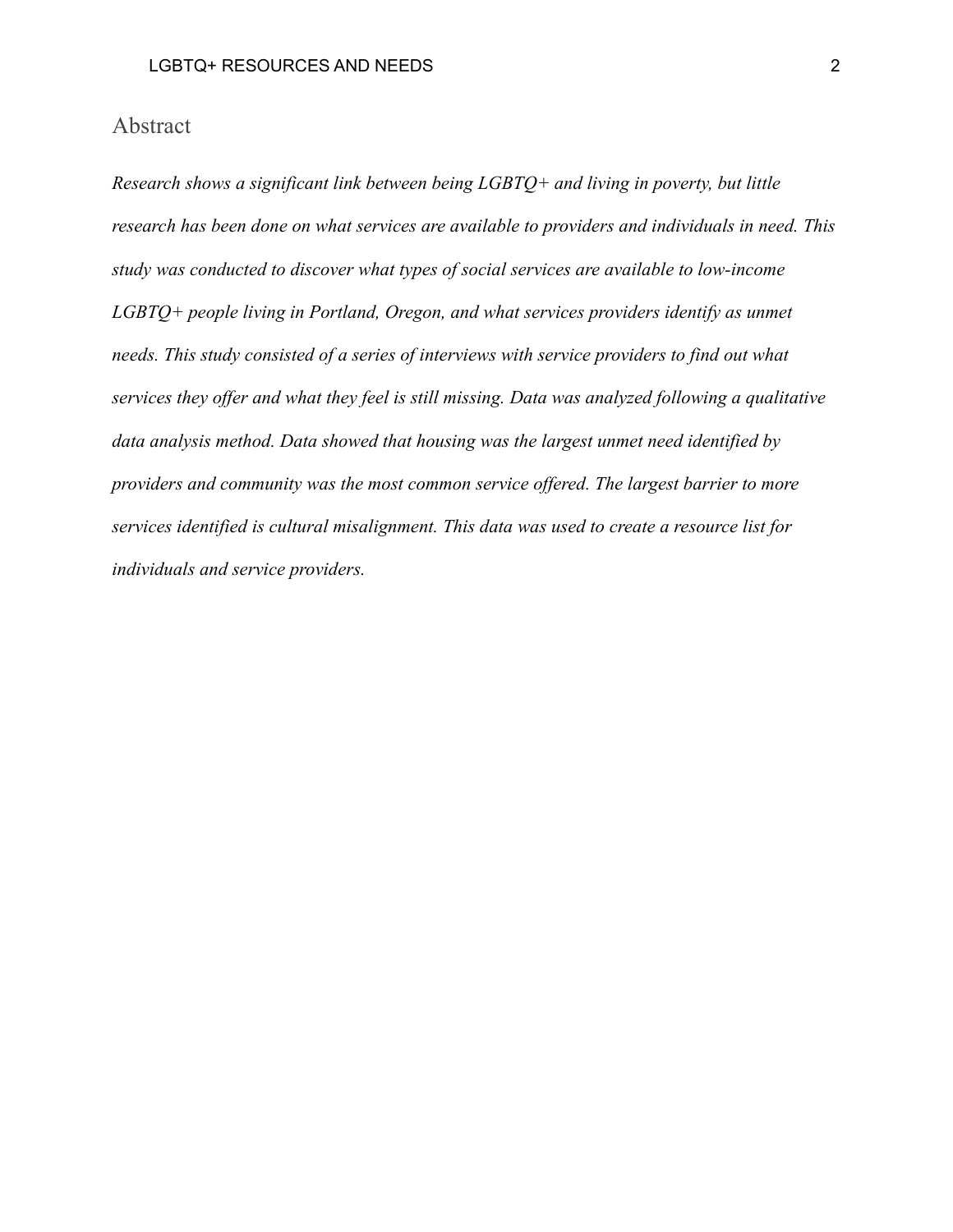#### Introduction

Many LGBTQ+ $1$  scholars have written about the myth of gay affluence (DeFillipis, 2016; Hollibaugh & Weiss, 2015; Bettinsoli & Napier, 2021). However, it has been demonstrated repeatedly that not only is the LGBTQ+ community not made up entirely of middle class, white, monogamous couples with high levels of disposable income, but that queer people are more likely than their cisgender heterosexual counterparts to live below the poverty line. Being in poverty more often leads to higher rates of homelessness, physical illness, mental illness, and substance use with worse health outcomes overall. When low income LGBTQ+ people try to access resources, the providers are often not culturally competent to their specific situation, further worsening health outcomes and compounding minority stress because of microaggressions and the possibility of discrimination or stigma. It is important that people in need of services and the services they are accessing understand the local social service network to help get the services to the people that need it most.

This paper will focus on two research questions: 1) What social services are available to LGBTQ+ people in Portland, Oregon, particularly those living in poverty; and 2)What do social service providers identify as unmet needs facing Portland, Oregon's, low-income LGBTQ+ community members? This research is valuable as it will pull together a list of resources for those who serve the LGBTQ+ community as well as hopefully help to build connections between the different organizations. A more tightly woven resource net would mean better care for people in need.

<sup>&</sup>lt;sup>1</sup> For the purposes of this paper, "queer" and "LGBTQ+" are used interchangeably. Within the community, there are key differences between these two labels and how they are used but for the purposes of this paper, they will be referring to the same community. Anyone that is not heterosexual and/or not heteroreomantic and/or not cisgender (gender identity aligns with gender assigned at birth) are inculded under these terms.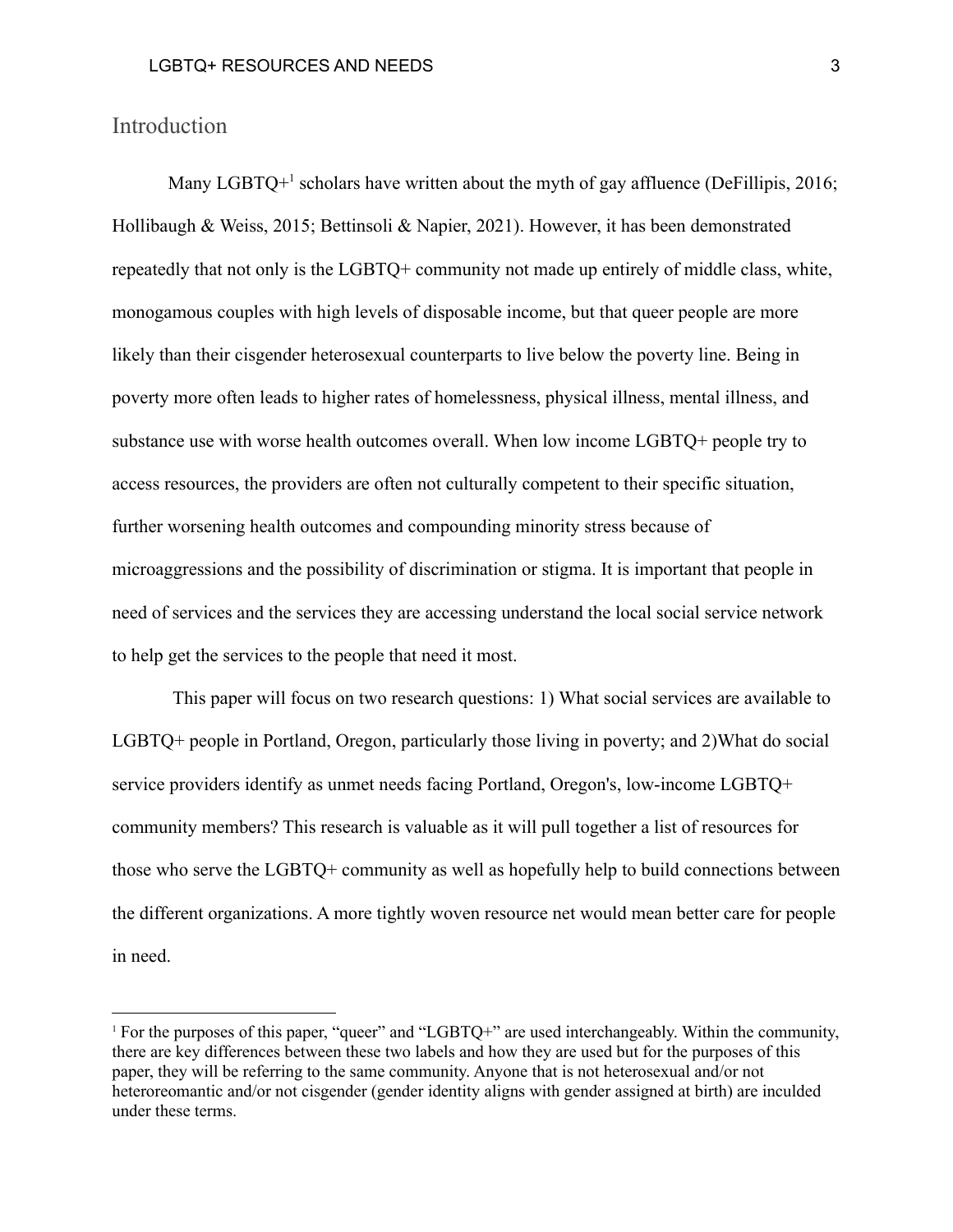#### LGBTQ+ RESOURCES AND NEEDS 4

The specific aim of this study was to examine the social service network available in Portland, Oregon, to the LGBTQ+ community, particularly those living in poverty. For this project, "poverty" was defined as living at or below the federally set poverty line. In 2021, that line was set at "\$12,880 for individuals, \$17,420 for a family of 2, \$21,960 for a family of 3" and so forth (ASPE, 2021). Here, "social service" was defined as

the activities of human services personnel in promoting the health and well-being of people and in helping people become more self-sufficient; preventing dependency; strengthening family relationships; and restoring individuals, families, groups, or communities to successful social functioning (Barker, 2003, p. 407).

This includes services like low barrier mental and physical health care, drug addiction services, access to necessities and community resources, among others. For this specific population, social services would also include low barrier access to gender transition materials, legal help in discrimination cases or name changes, and gender affirming medical care.

### Literature Review

The connection between the LGBTQ+ community and poverty hasn't been particularly well studied, but existing research has found higher rates of poverty in LGBTQ+ communities than in cisgender and straight communities (Badgett, Choi, & Wilson, 2019). Seventeen percent of LGBTQ+ adults have experienced homelessness in their lifetime as compared to the 6% of cisgender straight adults (Wilson et al., 2020). Struggling with poverty has many ramifications in the day-to-day lives of queer people. The UCLA Williams Institute (2013) pulled from four data pools to get the most up-to-date statistics they could on LGBTQ+ poverty and they found the queer populations experienced poverty at higher rates than hetero/cis populations in every category. For example, they found that single straight men had experienced poverty at a rate of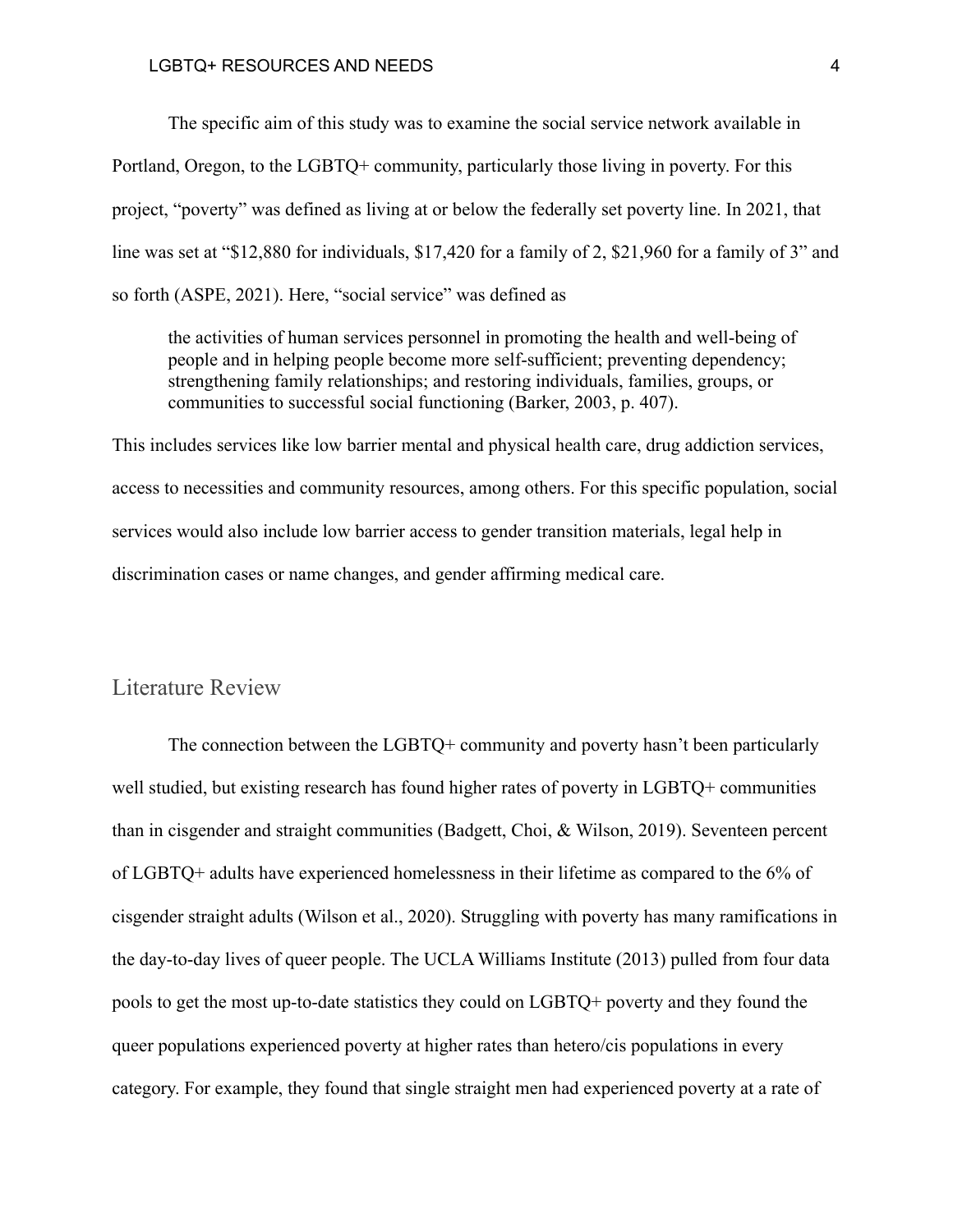13.4% compared to 20.1% of single gay men. Or "among women 18-44 years old, more than a quarter of bisexual women are poor (29.4%) and over 1 in 5 lesbians are in poverty (22.7%), a rate higher than the poverty rate among heterosexual women (21.1%)" (Badgett et al., 2013, p.2), A prime example, and way to quantify poverty, is with food insecurity. "More than 1 in 4 LGBT adults (27%), approximately 2.2 million people, experienced a time in the last year when they did not have enough money to feed themselves or their families, compared to 17% of non-LGBT adults" (Gates et al., 2016, p.2 ). This shows that LGBTQ+ people are almost 10% more likely to be food insecure.

Food insecurity isn't the only measure of the impact of poverty on the lives of LGBTQ+ people. Homelessness is also more common among queer populations than cis/het populations. "The Center for American Progress reported… that 320,000 to 400,000 gay and transgender youth out of 1.6 to 2.0 million total homeless youth experience homelessness at some point each year" (Krehely  $\&$  Hunt, 2011, p.2). This means that gay and transgender youth made up almost 25% of the total homeless population in this study. The trend doesn't improve once the population has reached adulthood: "Here, we find that 17% (of LGBTQ+ adults) reported experiencing homelessness at some point in their lifetime, whereas the estimate of lifetime prevalence of homelessness in another study of the general population was approximately 6%." (Wilson.B et.al, 2020, p.4).

When populations struggle with homelessness and food insecurity, it stands to reason their health would suffer.

Due to factors like low rates of health insurance coverage, high rates of stress due to systematic harassment and discrimination, and a lack of cultural competency in the health care system, LGBT people are at a higher risk for cancer, mental illnesses, and other diseases, and are more likely to smoke, drink alcohol, use drugs, and engage in other risky behaviors (Krehely, 2009, p.3).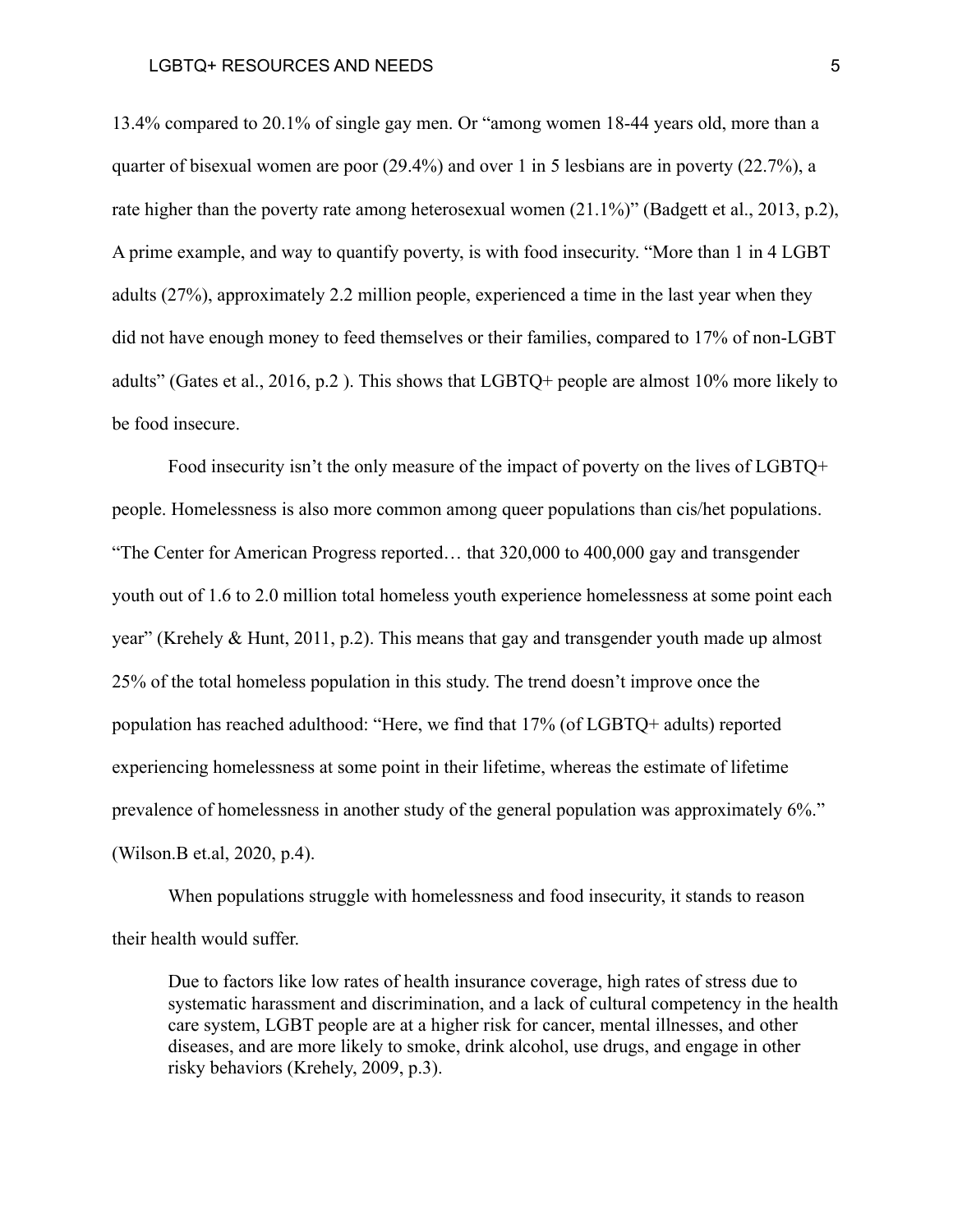#### LGBTQ+ RESOURCES AND NEEDS 6

Low income, LGBTQ+ health outcomes are worse for a variety of reasons. One is that many do not have health insurance and simply can't afford to see a doctor: "one-quarter of LGBT adults report they did not have enough money for healthcare needs at least once in the last year, compared with 17% of non-LGBT individuals'' (Gates, 2014p, 1).

Another reason LGBTQ+ populations have worse health outcomes is because of minority stress. "*minority stress* may come from being alienated from "social structures, norms, or institutions'' and may lead to internal and external conflicts'' (Klein, 2017, p.222). Minority stress goes on to worsen physical and mental health outcomes for LGBTQ+ populations when they can afford treatment. This is because "of the stigma encountered or perceived discrimination from providers. This leads LGBT persons to be more reluctant to seek medical treatment, often not seeking services in a timely manner" (Klein, 2017, p.223). Waiting to see health care providers leads to a downward spiral of worsening health conditions and worse health outcomes.

Mental health outcomes also suffer as a result of minority stress. "LGBT individuals suffer from higher rates of depression, functional disabilities, and substance use than their heterosexual counterparts" (Klein, 2017, p.222). Stress of discrimination and stigma fstemming from homophobia and transphobia compounds with the stress of being low income, increasing the rates of mental illness. One form of mental illness common in the LGBTQ+ community is substance use disorder. "Past research continually shows that substance use rates of lesbian, gay, bisexual, transgender, queer, and other nonheterosexual and noncisgender (LGBTQ+) communities are higher compared with those of the general population" (Chaney, 2019, p.235). This same study reported that all categories of the LGBTQ+ community, gay and bi men, lesbian and bi women, and transgender individuals, engaged in higher rates of substance use than their cisgender heterosexual counterparts.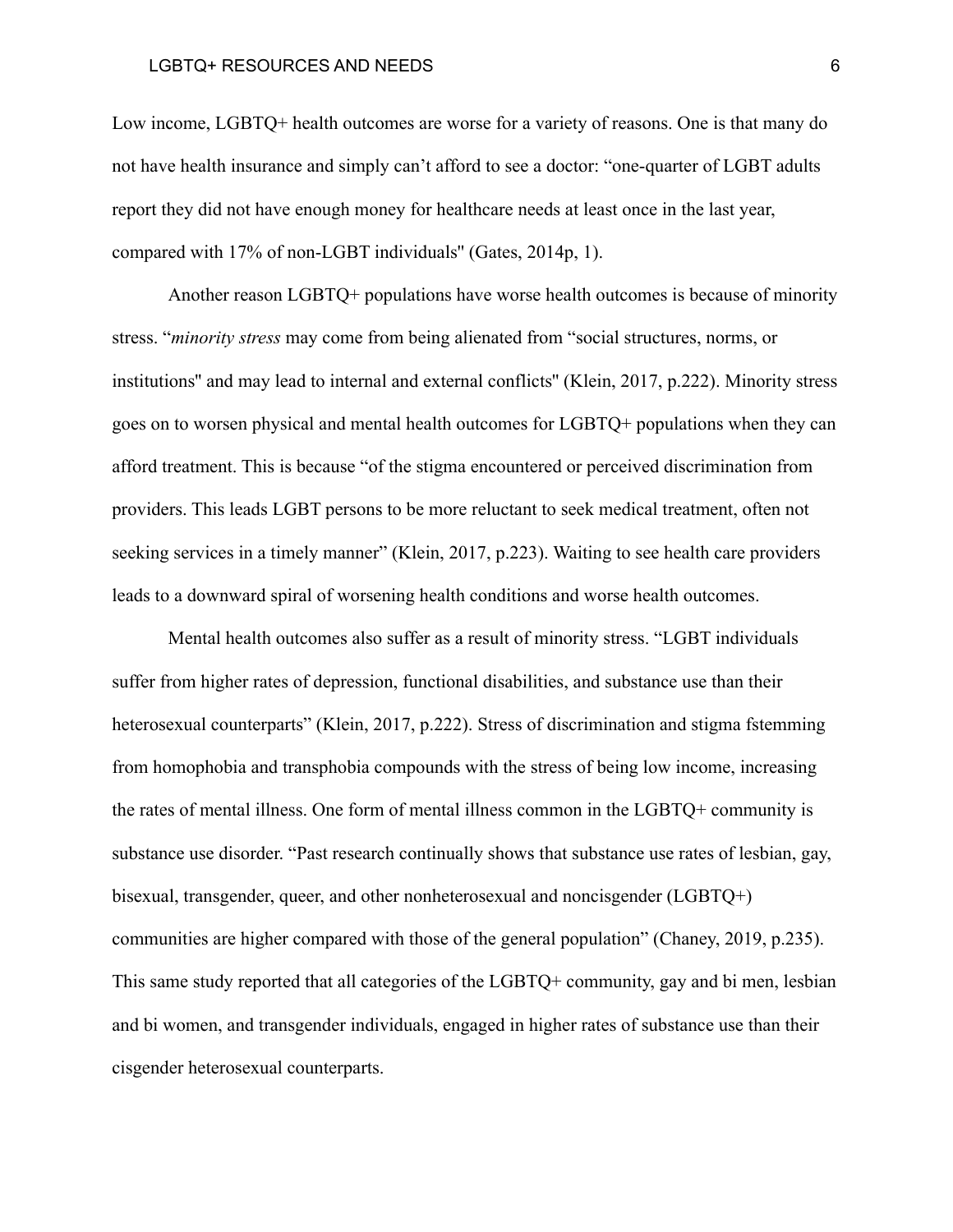#### LGBTQ+ RESOURCES AND NEEDS 7

Despite research showing a connection between poverty and the LGBTQ+ community and all the negative health outcomes associated with poverty, there has been a lag in the responses of policymakers and advocates. The LGBTQ Poverty Collaborative was formed in 2014 as a hub for LGBTQ anti-poverty organizations (2021). However, their site has no data for resources in the Pacific Northwest. What resources they do offer are for advocacy and policy change, all important causes but not helpful to someone actively in need. In fact, most organizations that seemed concerned with the link between poverty and the LGBTQ+ community were advocacy groups, such as GLAAD, National Center for Lesbian Rights or the Human Rights Campaign. There was greater difficulty in finding resource lists for individuals currently living in poverty, something I am not alone in feeling is needed. DeFillipis (2016) has highlighted the need for a LGBTQ+ resource list: "Information in shelters about support services or resources for homeless LGBT people, as well as structured training on LGBT issues for shelter personnel, are nonexistent, and LGBT relationships are not validated in recovery groups and other therapeutic programs'' (p. 152).

This study hopes to fill that gap by taking a mezzo or community level look at poverty and the LGBTQ+ community. By speaking with providers that offer special focus to the LGBTQ+ community, this study seeks a ground level look at the resources and needs of the community. Providers can offer insight into what they see the community facing, what their clients face and the difficulty in trying to find resources. This needs assessment was done in the hopes of making resources easier to find and shine a light on what still needs to be done.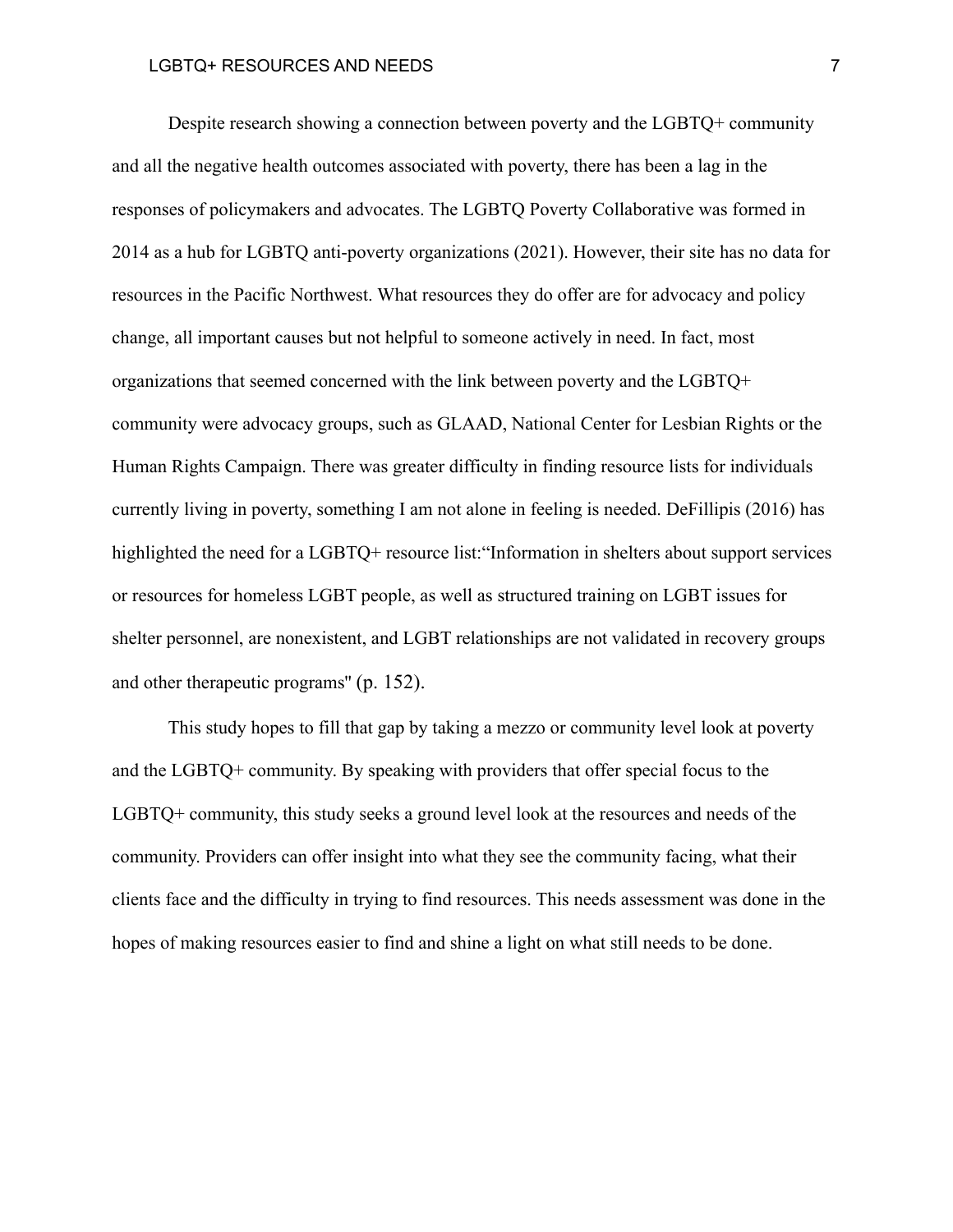#### Methods

This study consisted of one time interviews with representatives from different organizations in Portland, Oregon, that provide social services to the LGBTQ+ community and/or low-income populations, with a reputation of being LGBTQ+ affirming and safe. Participants were gathered using the "snowball" technique (Goodman, 1961). This means I asked participants at the completion of their interview who else they believe it would be beneficial for me to contact. At the start of the study, I identified 10 organizations to be interviewed. Over the study, this grew to 46 organizations. As many organizations as possible were contacted and included in the study. All organizations were contacted via email, phone call, or the message center on their website and given the opportunity to partake. A total of 21 organizations participated in my study. My recruitment period took place between September 2021 and concluded December 2021. Organizations that were recommended after this cut off point were added to the resource list without being contacted. I concluded when I did due to the constraints of the academic calendar.

Given the time of the study and the ongoing pandemic, interviews were conducted virtually, either over email, Zoom or over the phone. Participants were assured that confidentiality would be maintained and verbal consent was gained beforehand. Interviews were conducted primarily between October and December 2021, with some extending into 2022 if they had already agreed to be interviewed within the time frame. After that, attempts to contact organizations were halted and data analysis began.

All data was stored in written electronic notes. There were no individual names or physical descriptions saved. All subjects were given pseudonyms or referred to by their initials to ensure confidentiality. If the interview was conducted over email, at the completion of the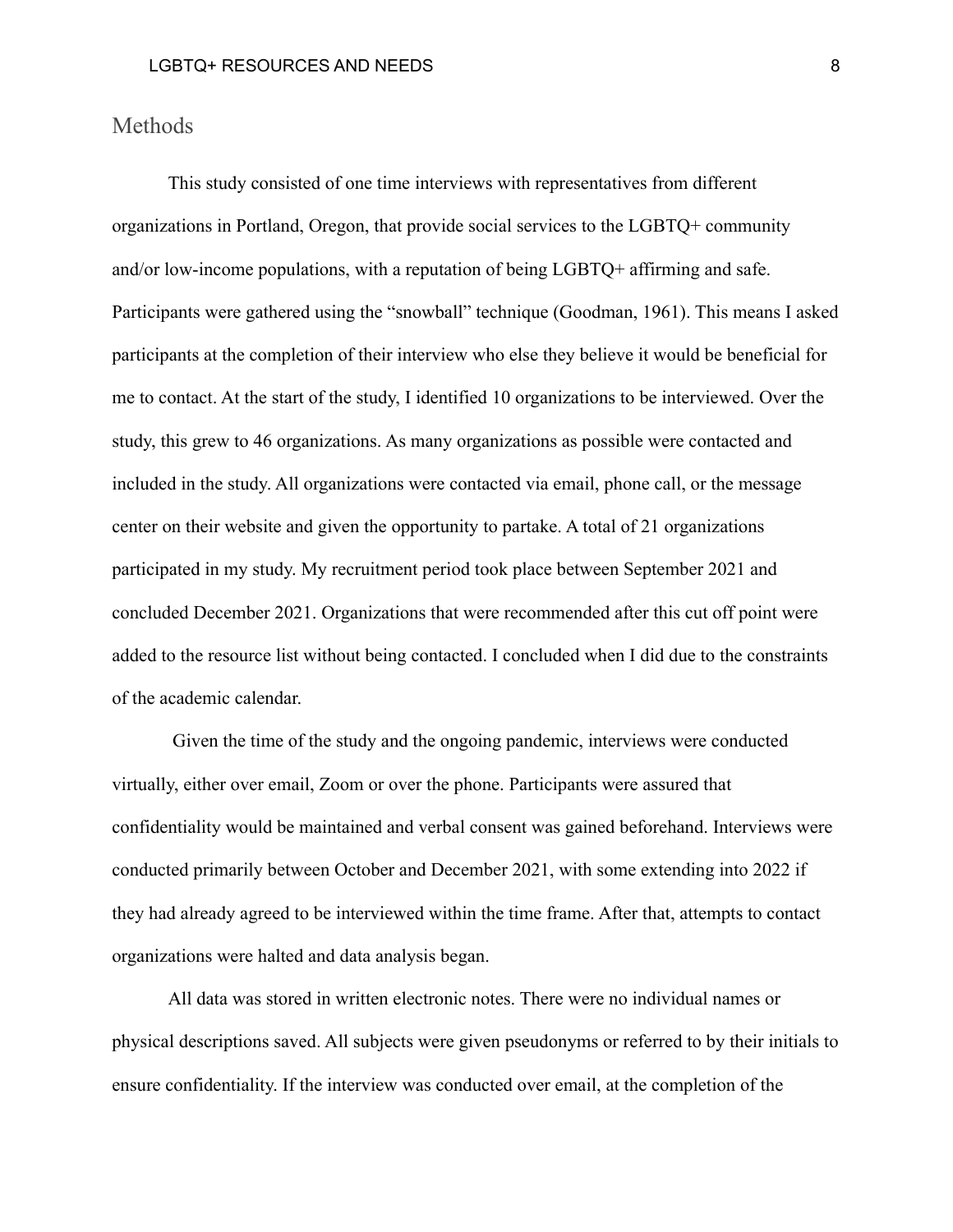interview and data retrieval, all emails were deleted. All gathered data was stored on a password protected computer.

#### Coding

I used Atlas.Ti to code the research. The tags were lumped together in three primary categories: Services Offered, Needs Identified, and Barriers Identified. I also coded the percentage of clients each organization reports is LGBTQ+. Within Need Identified and Services Offered, I have a list of types of services. Appendix B provides information on the codes and how they were defined. Barrier Identified is where I conducted my thematic analysis and where I tried to understand the reasons providers gave for these needs continuing to exist. Here, I have four codes: culture, lack of safety net, low funding, and religious intolerance.

I did a mix of semantic and *in vivo* coding (Manning, 2017), which revealed some difficulty distinguishing some analytic codes from one another. The line between Mental Health, Behavioral Health, and Substance Use, for instance, was a tricky line to walk. Different sources claim different services as any one of these three tags. The University of Massachusetts says the difference between mental health and behavioral health is mental health affects moods and feelings while behavioral health impacts behaviors (2020), but addiction and many other examples seem to blur that line. In the end, I did that coding *in vivo*, only coding something as behavioral health if that term was used by the interviewee. The rest I have operationalized with definitions and examples.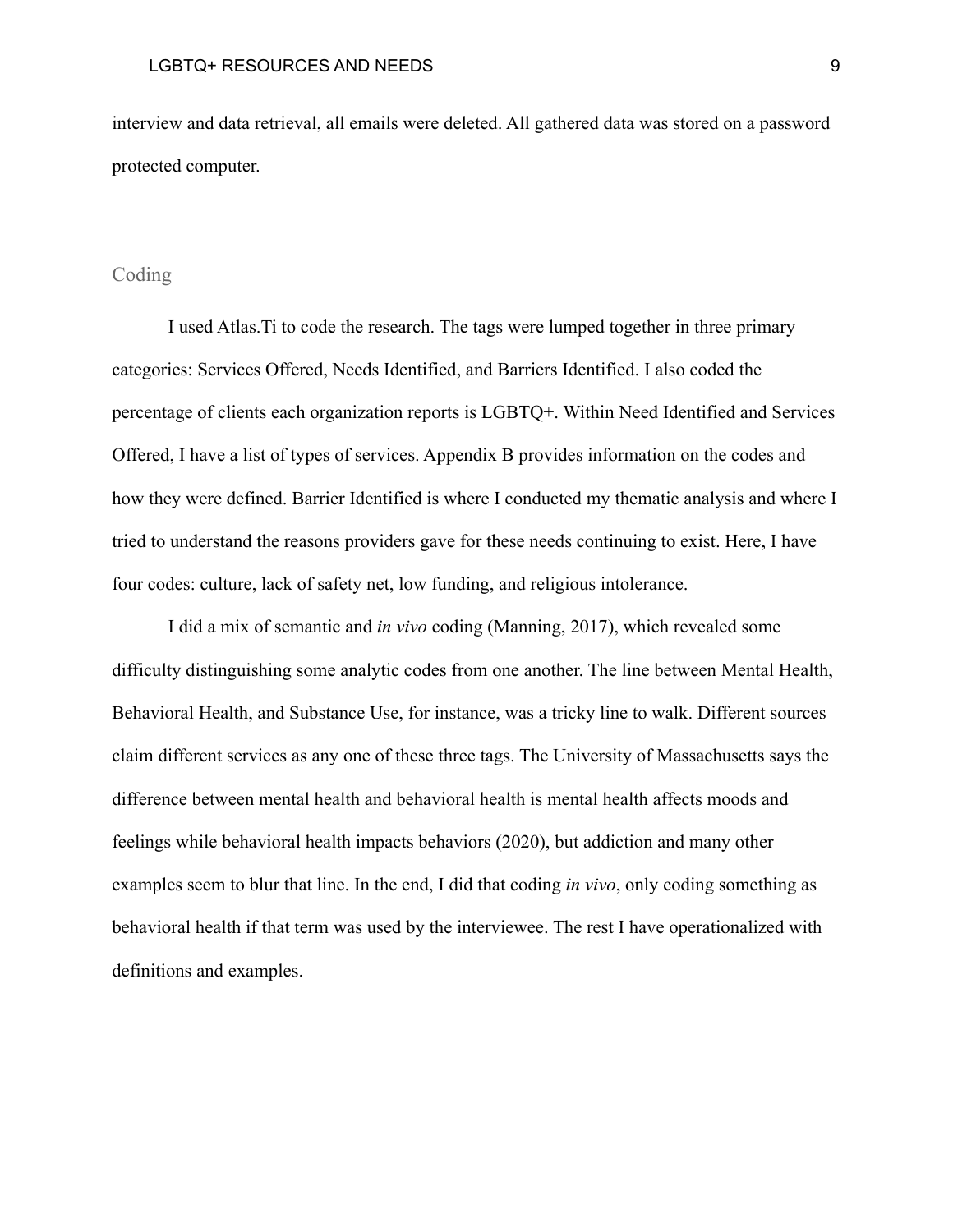## Findings

My initial findings focus on what services providers offer and what they identified as missing in the community. Three categories seem to be offered more often than the others. Community is the most commonly offered service, offered by 16 organizations interviewed (73%). Education and health care tied for second most offered, both cited 12 times (57%). It is worth noting that all categories of services were offered by multiple providers; behavioral services, the least commonly offered service, was still offered by 4 providers (19%). This shows that most organizations offer a variety of services to the community which is beneficial in strengthening the web of social services for low-income LGBTQ+ people. Organizations offering multiple services may suggest that people in need don't have to go to as many different places to have their needs met.



**Services Offered**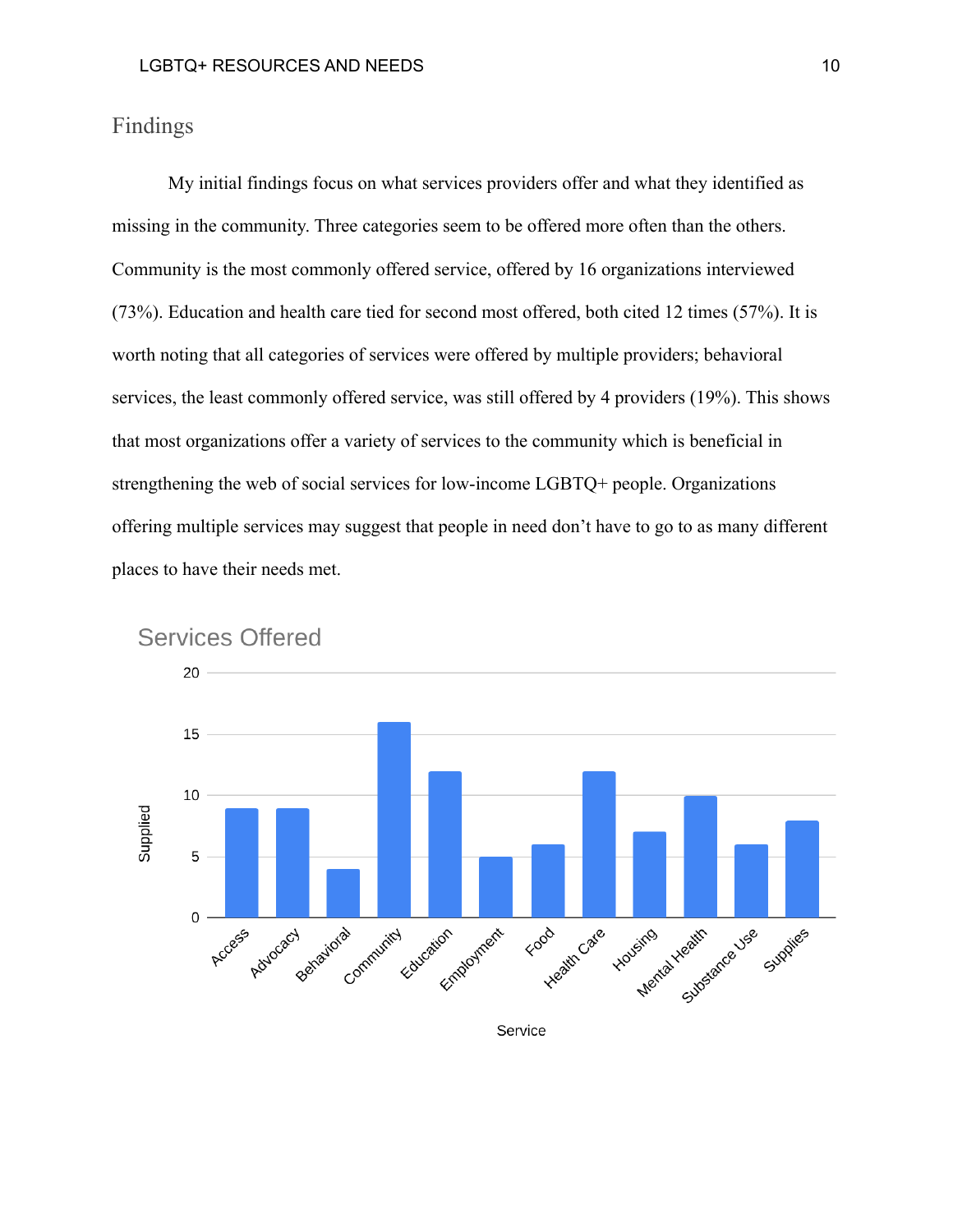All the categories used in the study cover a fairly wide range of services. *Community* services ranged from board members at PFLAG meeting with family members of LGBTQ+ people for coffee, to support groups at Bradley Angle, to P:EAR taking youth experiencing homelessness out to the theater or museum, an activity that blurs the line between community and education and so was categorized as both. *Education* included trips to the museum or theater as well as Transhealth offering education on transgender issues to families or doctors and the skills building groups held at SMYRC. *Health care* includes things such as the community health workers and volunteer nurses the Equi Institute sends to the C3PO villages or STI testing and primary care at Prism.

Turning to remaining service needs identified, a good portion of the needs cited were mentioned infrequently, which is encouraging. This suggests that the existing social safety net is largely adequate, at least according to these providers. However, I hesitate to be too optimistic. While most participants shared as many examples of the services they offered as possible, most focused on one or two needs not being met. This observation may be the result of providers understanding the services they offer and having a more limited view of the remaining needs. Providers are likely most aware of those needs their services are designed to address and may simply be unaware of other unmet needs, contributing to a possible under-count of unmet community needs. If the questionnaire listed a wide range of service needs and asked participants to select which they believe are currently unmet, the numbers may be much higher. Four participants simply saying all needs are not being met adds weight to this assumption.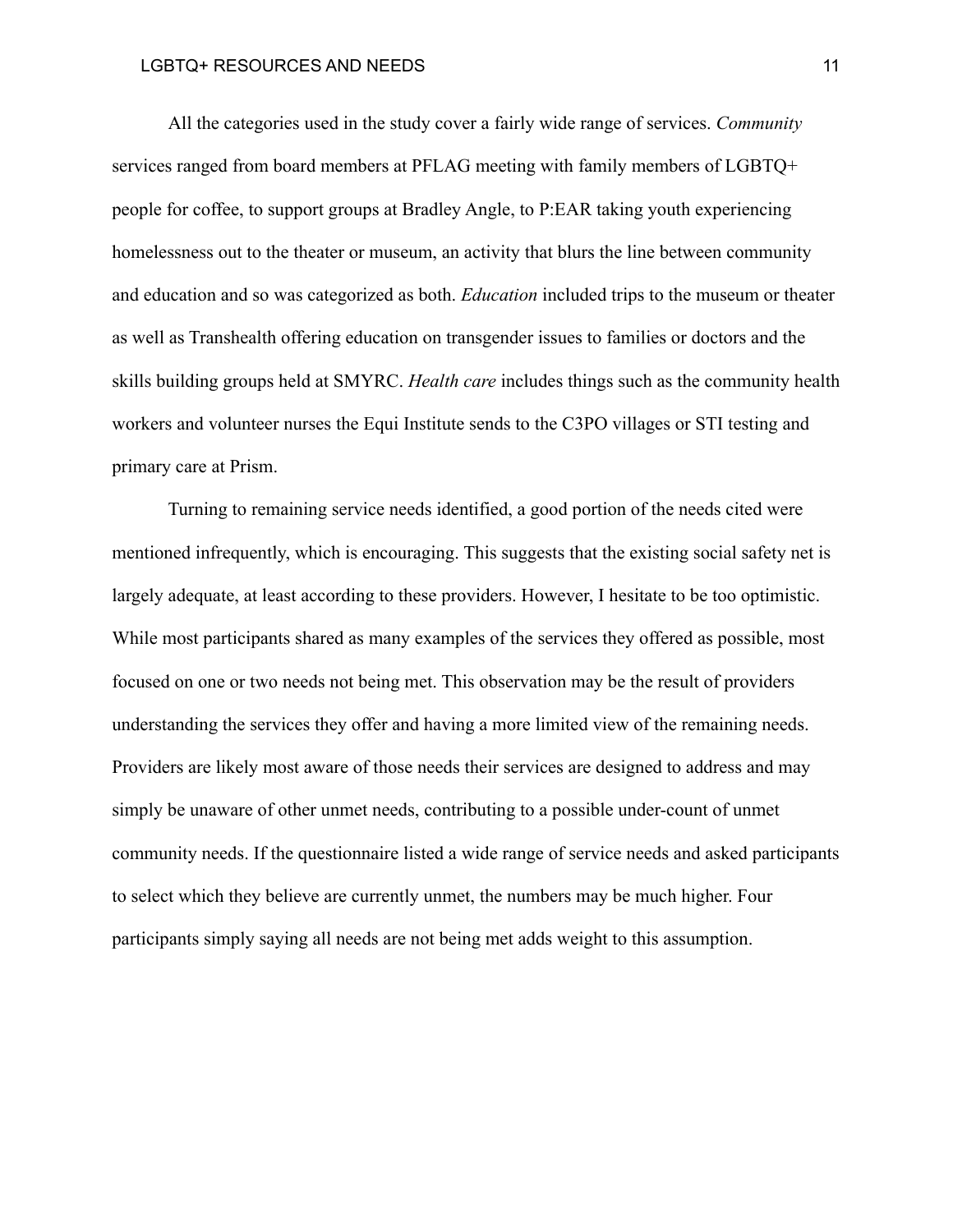

*Housing* was the most commonly identified need. It also had the biggest gap between organizations that offer it and organizations that identified it as a need. Seven organizations (33%) offer housing related services, while 16 (76%) claim it is a major need. *Health care* (48%) tied with access (48%) for the second most commonly cited need, which is interesting as health care was the second most commonly offered service. Twelve providers (57%) said they offered some form of health care, while ten (48%) said it was still a need. Right after *Health care* and *Access* was *Mental health,* with eight providers (38%) citing it as a need. The rest of the categories were cited less frequently as a need: five times or fewer and no one said that supplies were an unmet need. This is optimistic as it seems that most of these categories are largely managed. Further testing will be needed to see if this is truly the case.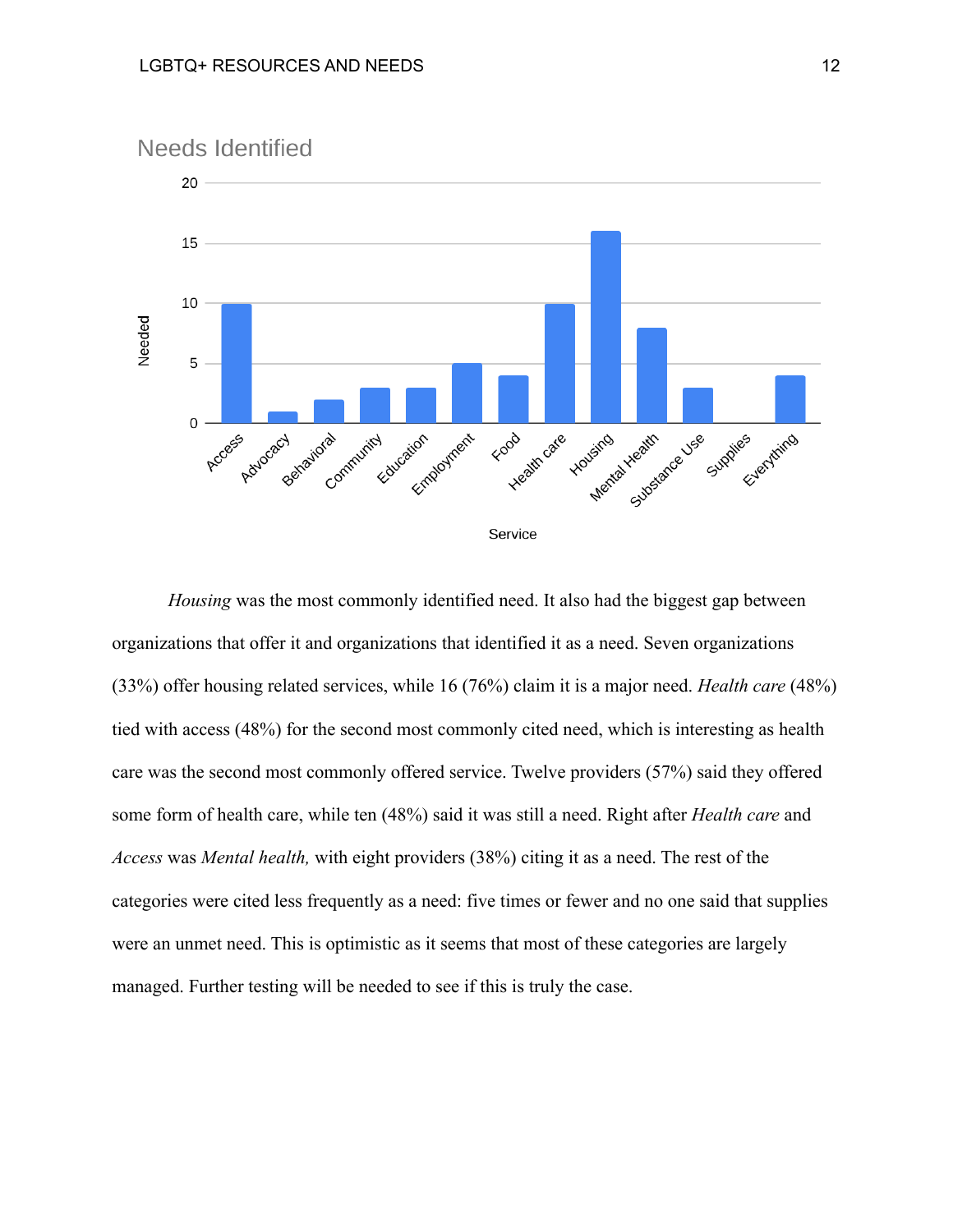## **Discussion**

A lot of my findings are surprising and many are not. Housing, being the biggest need cited, makes me wonder if that is an issue related specifically to LGBTQ+ poverty, or poverty in Portland, Oregon, or possibly some combination of the two. Rent has increased at a higher rate in Portland Oregon than almost anywhere else in the nation according to a recent study by real estate website Redfin (2022). This is felt hardest by those who are barely making rent as it is. As the LGBTQ+ community is more commonly in poverty (Wilson et. al. 2020), skyrocketing rent increases the probability of community homelessness. Available data suggest that adequate available housing exists; the problem is that it isn't affordable. According to the National Alliance to End Homelessness, In January 2020, 580,466 people experienced homelessness in America (2021). This in comparison to the U.S Census stating that there were 15 million vacant homes in the US the same year (2022). That makes about 25 homes for each person experiencing homelessness in the country and raises questions about access rather than inventory.

In my thematic analysis, I looked at what providers believed to be the reason for needs remaining unmet. *Culture* was the most commonly cited theme. This was clearly shown when the representative from Joyful PDX said "There aren't nearly enough LGBTQ friendly shelters/non religious or gender specific day spaces." To a certain extent, it doesn't matter what services are offered if they are not accommodating or safe for the population in need. It was pointed out by a few providers that homophobia and transphobia, among other -isms and -phobias, are baked into the system we function in and can show up in many ways. For example, spaces or forums are often divided into male and female are not safe for gender nonconfirming and most transgender people. This can make even well intentioned spaces hostile.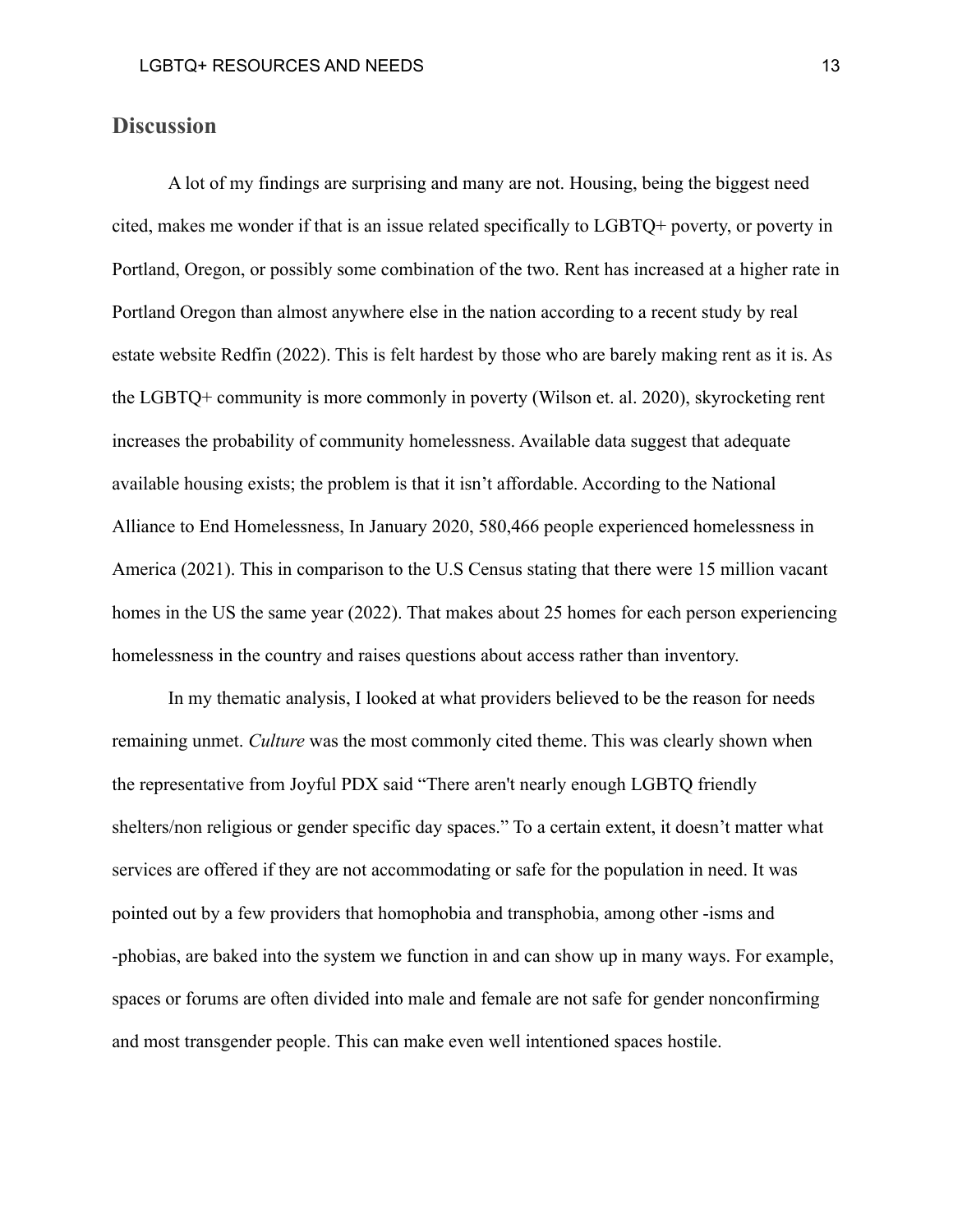Lack of intersectionality was another theme and explains why access was such a commonly cited need. Intersectionality, coined by Kimberle Crenshaw and defined as "the theory that the overlap of various social identities, as race, gender, sexuality, and class, contributes to the specific type of systemic oppression and discrimination experienced by an individual" (1989, p. 140), would explain why certain resources are available but the need still exists. A shelter is not accessible if it is not safe for a queer person. Small things that could make a space inaccessible would be enforcing a gender binary, needing to pay to access services, or microaggressions making it unsafe. There are also the large, more obvious things that make spaces inaccessible such as shelters refusing queer people due to religious affiliation or discrimination based on housing status. Safe access to services is a cornerstone of wellness. I spoke with one advocate separate from organizations and they said the biggest need for queer people in the city is access to wellness. Their definition of wellness is "access to health care - is food sovereignty - is right to ceremony - is support for housing - is wellness.".This could show that it is less that the services don't exist and more that they are not holistic enough or culturally competent enough for this community. The need for intersectionality goes beyond the crossings of queer and poverty. The advocate from Quest center shined a light on how those at the cross roads of queer, of color and in poverty are struggling even more. "when folx talk about LBGQI2S communities in Portland there is often an assumption of predominant whiteness of that community… I repeatedly hear from BIPOC queer clients, many of whom qualify for OHP, their needs are *not* being met" (italics from original email). This lines up with Crenshaw's theory of intersectionality, the more marginalized identities a person has causes them to have more barriers to fight against, and the theory of minority stress as these increasing barriers and areas of stigma decreases access to social services.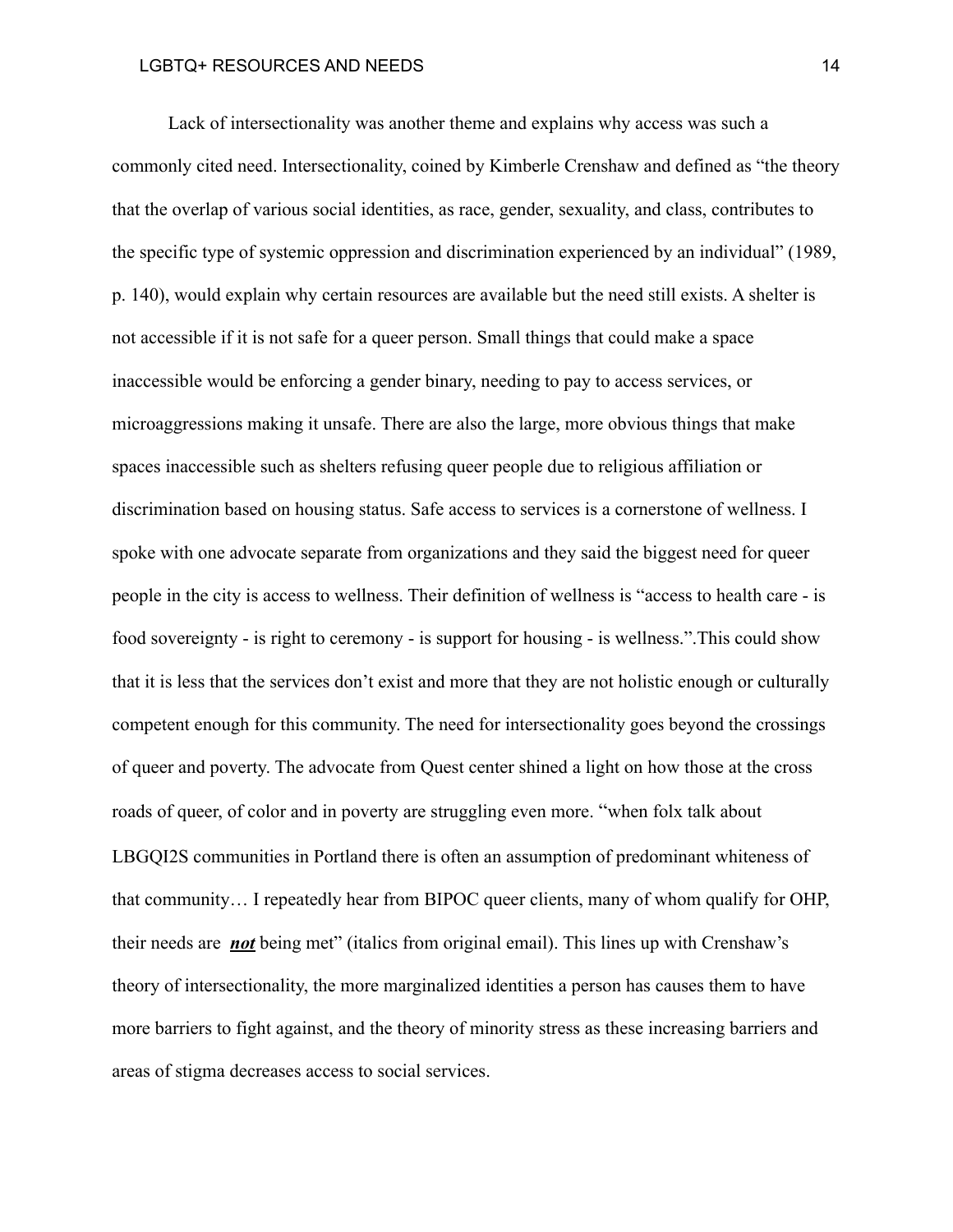This lack of intersectionality in resources can increase minority stress and add to the worsening of health outcomes. When accessing resources that are not culturally competent or trauma informed, microaggression and discrimination adds to stress and increases the likeihood of the individual not returning when they need services in order to avoid the stressful and traumatic situation (Krehley, 2009). Due to the connection between prejudice, stigma, and discrimination and worsening health conditions (Flentje et al, 2020), mainstream health clinics are generally not suitable for this population. The strong drive to find health clinics tailored from the ground up for the queer population may explain why so many service providers offer some form of health care but also why it is still seen as such a need. Of the providers that offer some form of healthcare, only three of them offered primary care. Most queer specfic healthcare is focused on sexual heatlh, an important need but all health services need to be safe and affirming for LGBTQ+ people in order to fullfill this need.

#### Limitation to this Study

This was a broad stroke, initial study and so does not claim to or attempt to be all encompassing of every organization that serves this population or all the issues they still struggle with. As this is a bachelor's level thesis, the scope of this study was limited. The time constraints of the academic year made it difficult to contact every organization suggested particularly towards the end of the data collection period. Another limitation of this study was that it came from the point of view of the providers and is missing the perspective of those actively in need.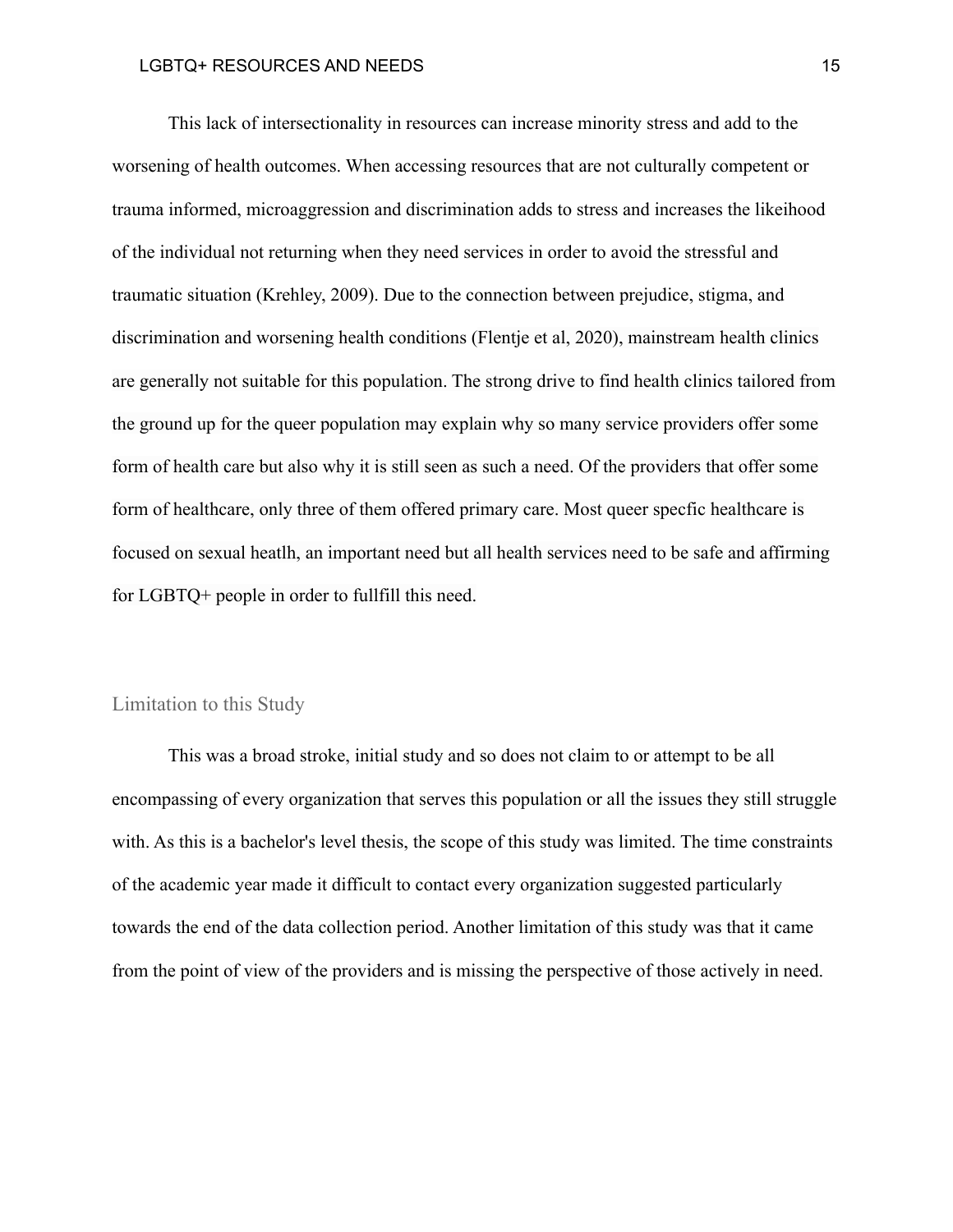## Conclusion

There is a lot of work to be done when addressing poverty in the LGBTQ+ community and the holes in our social net. This study opens the door to many future studies. I believe the next steps would be a similar series of interviews, but from the perspective of the community rather than the providers. This could highlight needs that providers are not yet aware of. Then a questionnaire could be made for both community members and providers to fill out.

This research has a lot of potential implications for social work practice. First, I used this research to build as comprehensive a list as possible of providers for queer people in Portland to access and for providers to reference. I intend for this resource guide to help fill a perceived information gap, giving low-income LGBTQ+ people access to the resources they need, and helping to tighten articulation and coordination of the existing safety net. Next, this can give organizations and service providers an idea of what services to add that are most needed. Finally, this shows a clear overlap between low-income status and LGBTQ+ identity that policy makers may take up as they consider policy addressing either individual group.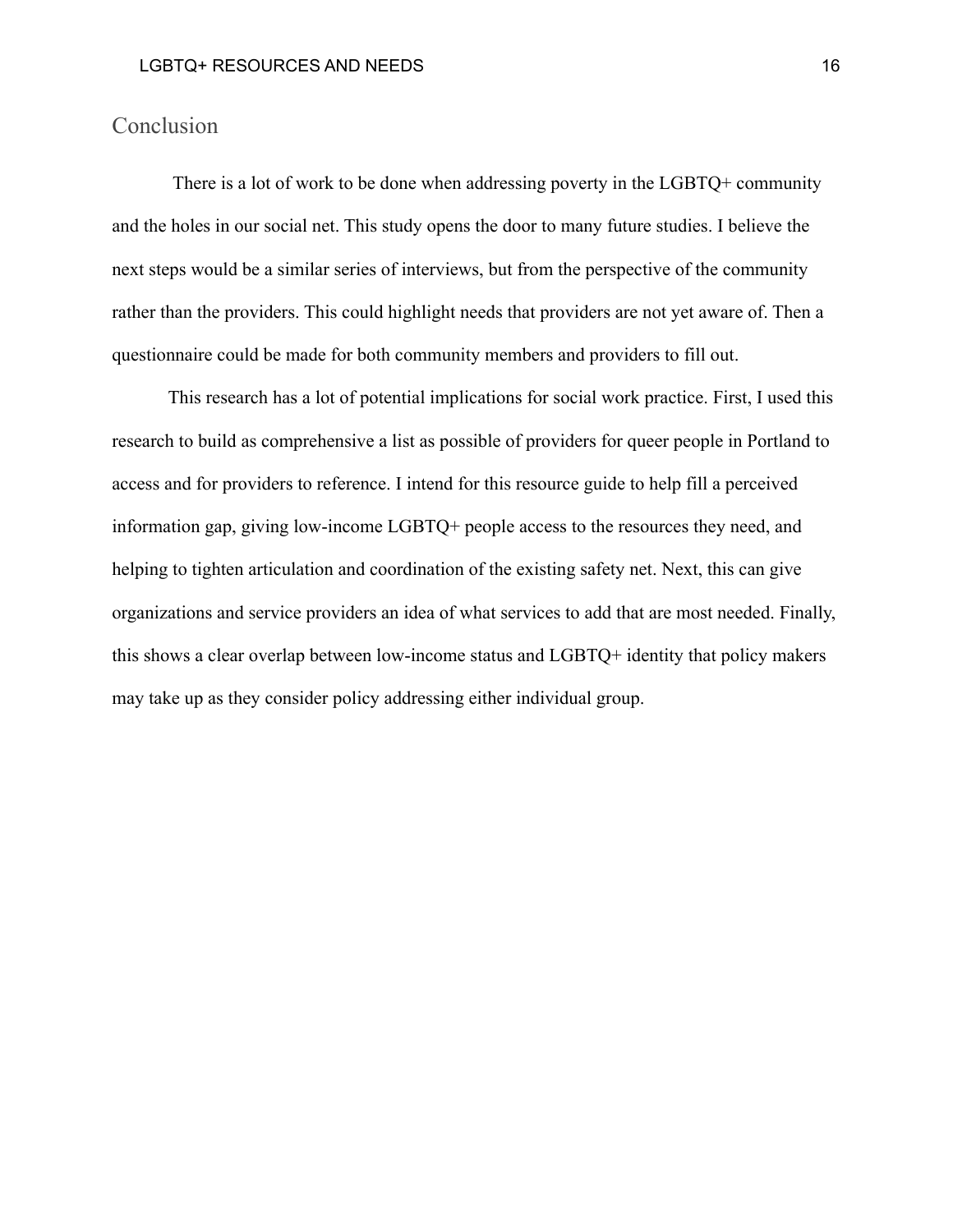#### **Appendix A: Resource Guide**

Organizations that completed interview

| Organization                       | Website                                    | Population                                                                            | Services                                                                                      |
|------------------------------------|--------------------------------------------|---------------------------------------------------------------------------------------|-----------------------------------------------------------------------------------------------|
| 1. Aging Well                      | https://www.agingwell<br><u>nw.org/</u>    | Aging adults living with or<br>affected by HIV                                        | Advocacy, community,<br>employment, health care,<br>housing, mental health                    |
| <b>Beyond These</b><br>2.<br>Walls | http://www.beyondthes<br>ewallslgbt.org/   | LGBTQ+ incarcerated people in<br>Oregon and Washington                                | Advocacy, community,<br>education, supplies                                                   |
| <b>Bradley Angel</b><br>3.         | https://bradleyangle.org                   | People affected by domestic<br>violence                                               | Advocacy, community,<br>education, food, housing,<br>supplies                                 |
| 4. Call to Safety                  | https://calltosafety.org/                  | Crisis line for women<br>experiencing Domestic Violence                               | Advocacy, community,<br>education                                                             |
| 5.<br>Cascade AIDS<br>Project      | https://www.capnw.org/                     | People living with HIV/AIDS in<br>Oregon and Washington                               | Access, mental health, health<br>care                                                         |
| 6. Central City<br>Concern         | https://centralcityconce<br>m.org/         | People experiencing<br>homelessness and drug addiction                                | Advocacy, Behavioral,<br>Employment, Health Care,<br>Housing, Mental Health,<br>Substance Use |
| 7.<br>Equi Institute               | https://www.equi-instit<br><u>ute.org/</u> | Any LGBTQ+ person,<br>particularly those facing<br>homelessness                       | Access, Advocacy,<br>Community, Education,<br>Health Care, Housing,<br>Mental Health          |
| 8. Joyful Transitions              | https://www.joyfulpdx.<br><u>org/</u>      | Low income Transgender people<br>needing supplies                                     | Community, Education,<br>Supplies,                                                            |
| 9. OHSU                            | https://www.ohsu.edu/                      | Anyone                                                                                | Access, Behavioral, Health<br>Care, Mental Health,<br>Substance Use                           |
| 10. Our House                      | https://www.ourhouseo<br>fportland.org/    | People living with HIV/AIDS                                                           | Community, Food, Health<br>Care, Mental Health,<br>Substance Use                              |
| 11. Outside In                     | https://outsidein.org/                     | People experiencing<br>homelessness and poverty,<br>special services for young adults | Access, Advocacy,<br>Behavioral, Community,<br>Education, Employment,                         |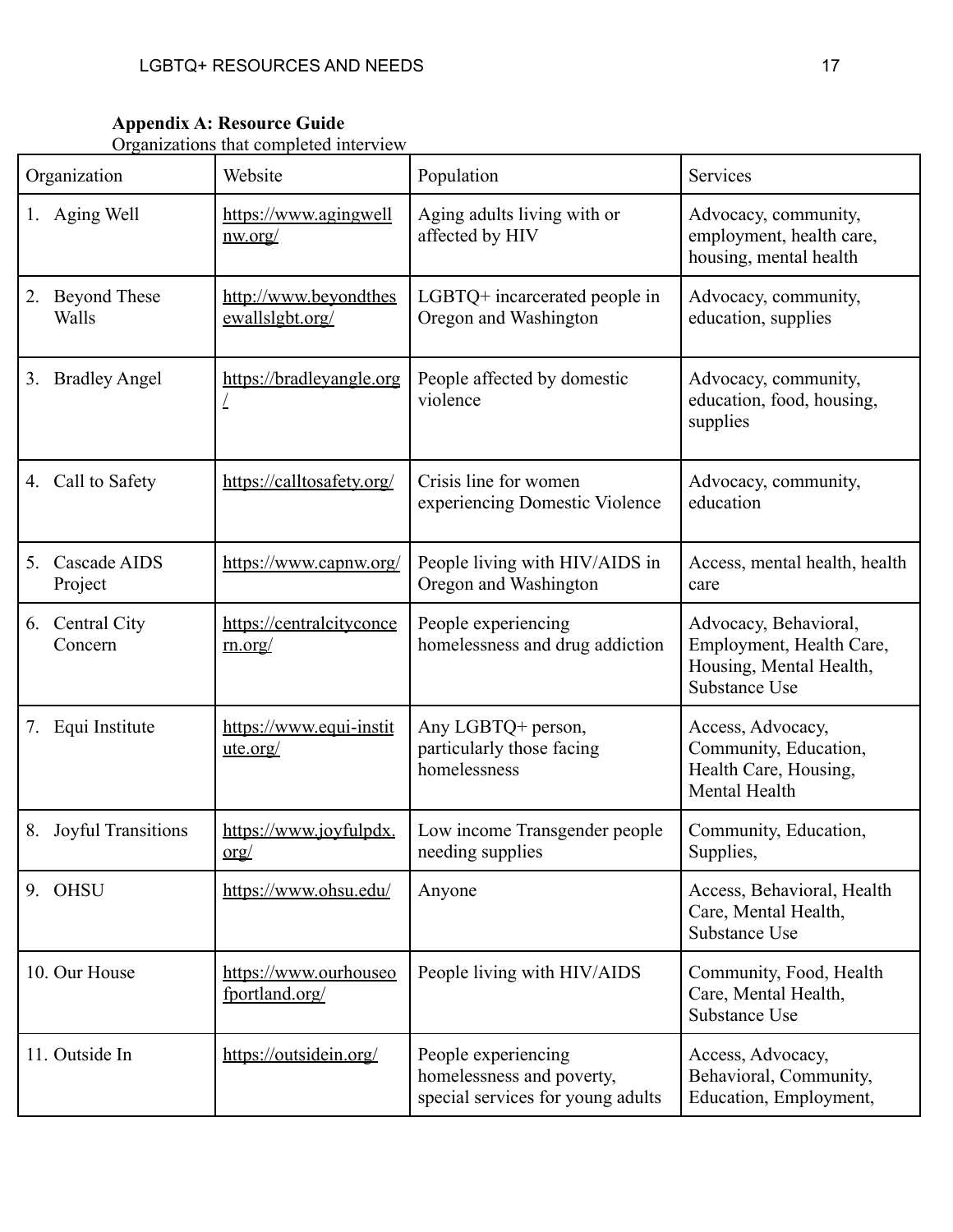|                                     |                                                                               | and youth                                                                             | Health Care, Supplies,<br>Substance Use                                               |
|-------------------------------------|-------------------------------------------------------------------------------|---------------------------------------------------------------------------------------|---------------------------------------------------------------------------------------|
| 12. P:ear                           | https://www.pearmento<br>rorg                                                 | Youth facing homelessness                                                             | Community, Education,<br><b>Employment, Supplies</b>                                  |
| 13. PFLAG                           | https://pflagpdx.org/                                                         | Families with LGBTQ+ members                                                          | Community                                                                             |
| 14. Pride Northwest                 | https://www.pridenw.or<br>g/                                                  | Occasionally offers services, not<br>100% of time                                     | Supplies                                                                              |
| 15. Prism                           | https://prismhealth.org/                                                      | All LGBTQ+ people                                                                     | Behavioral, Health Care,<br>Housing                                                   |
| 16. Q Center Portland               | https://www.pdxqcente<br>r.org/                                               | All LGBTQ+ people                                                                     | Access, Community,<br>Education, Food, Substance<br>Use                               |
| 17. Quest for<br>Integrative Health | https://quest-center.org/                                                     | Anyone                                                                                | Access, Community, Food,<br>Health Care, Housing,<br>Mental Health, Substance<br>Use  |
| 18. Rose Haven                      | https://rosehaven.org/                                                        | Women, children and gender<br>diverse people experiencing<br>homelessness and poverty | Access, Advocacy,<br>Community, Education,<br>Food, Health Care, Housing,<br>Supplies |
| 19. SMYRC                           | http://www.smyrc.org/                                                         | LGBTQ+ youth 13-23                                                                    | Access, Community,<br>Education, Food, Mental<br>Health, Supplies                     |
| 20. TransActive Gender<br>Project   | https://graduate.lclark.e<br>du/programs/continuin<br>g education/transactive | Gender diverse children,<br>adolescents and teens and their<br>families               | Advocacy, Community,<br>Education, Employment,<br>Health Care, Mental Health          |
| 21. Transhealth Legacy              | https://www.legacyheal<br>th.org/                                             | Gender diverse people receiving<br>services from Legacy Health and<br>their families  | Access, Community,<br>Education, Health Care,<br>Mental Health                        |

## Organizations that did not complete an interview.

| Organization               | Website                           | Population          | Services |
|----------------------------|-----------------------------------|---------------------|----------|
| 22. Basic Rights<br>Oregon | http://www.basicrights.<br>$org/$ | $LGBTQ+ Legal help$ | Advocacy |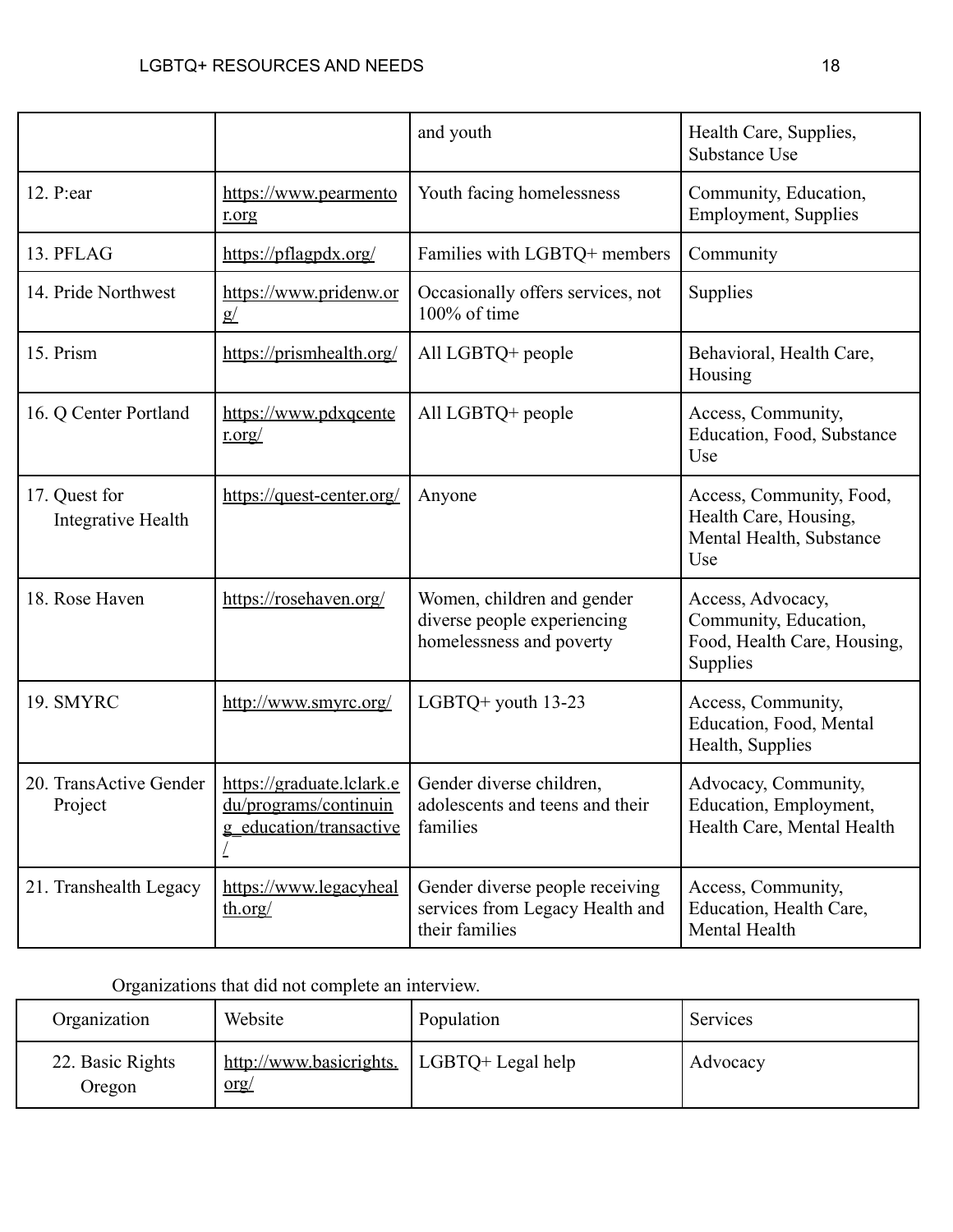| 23. Brave Space                                         | https://www.bravespac<br>ellc.com/            | Transgender and nonbinary<br>children, youth, adults and their<br>families                      | Community, Mental Health,<br>Supplies                               |
|---------------------------------------------------------|-----------------------------------------------|-------------------------------------------------------------------------------------------------|---------------------------------------------------------------------|
| 24. Cascadia health                                     | https://cascadiabhc.org/                      | Anyone                                                                                          | Community, Health Care,<br>Housing, Mental Health,<br>Substance Use |
| 25. Friendly House                                      | https://fhpdx.org/                            | Anyone                                                                                          | Community, Education                                                |
| 26. Full Spectrum<br>Therapy                            | https://www.fullspectru<br>mpdx.com/          | LGBTQ+ People                                                                                   | Mental Health                                                       |
| 27. GLAPN                                               | https://www.glapn.org/                        | Anyone curious about LGBTQ+<br>history                                                          | Community, Education                                                |
| 28. Greater Portland<br><b>Trans Unity</b>              | https://www.pridenw.or<br>g/transunity        | Anyone interested in learning<br>about LGBTQ+ community                                         | Community, Education                                                |
| 29. Indigenous<br>People's Power<br>Project             | https://www.ip3action.<br>$or$ g/             | Anyone interesting in Indigenous<br>political issues                                            | Advocacy, Community,<br>Education                                   |
| 30. Latinx Pride                                        | https://www.facebook.c<br>om/PDXlatinxpride/  | LGBTQ+ Lantinx                                                                                  | Community                                                           |
| 31. NW Gender<br>Alliance                               | https://nwgenderallianc<br>e.org/             | Anyone interested in learning<br>about transgender and gender<br>diverse issues and experiences | Advocacy, Community,<br>Education                                   |
| 32. NW Pilot<br>Project                                 | https://www.nwpilotpro<br>ject.org/           | Low income seniors                                                                              | Advocacy, Community,<br>Housing                                     |
| 33. Options<br>Counseling and<br><b>Family Services</b> | https://wp.options.org/                       | Anyone                                                                                          | Behavioral, Education,<br>Mental Health                             |
| 34. PCC QRC                                             | https://www.pcc.edu/qu<br>$\frac{e^{2}}{2}$   | <b>Students at Portland Community</b><br>College                                                | Access, Community,<br>Education                                     |
| 35. PDX Trans<br>Housing<br>Coalition                   | https://www.facebook.c<br>om/pdxtranshousing/ | Queer and transgender homeless<br>people                                                        | Community, Housing                                                  |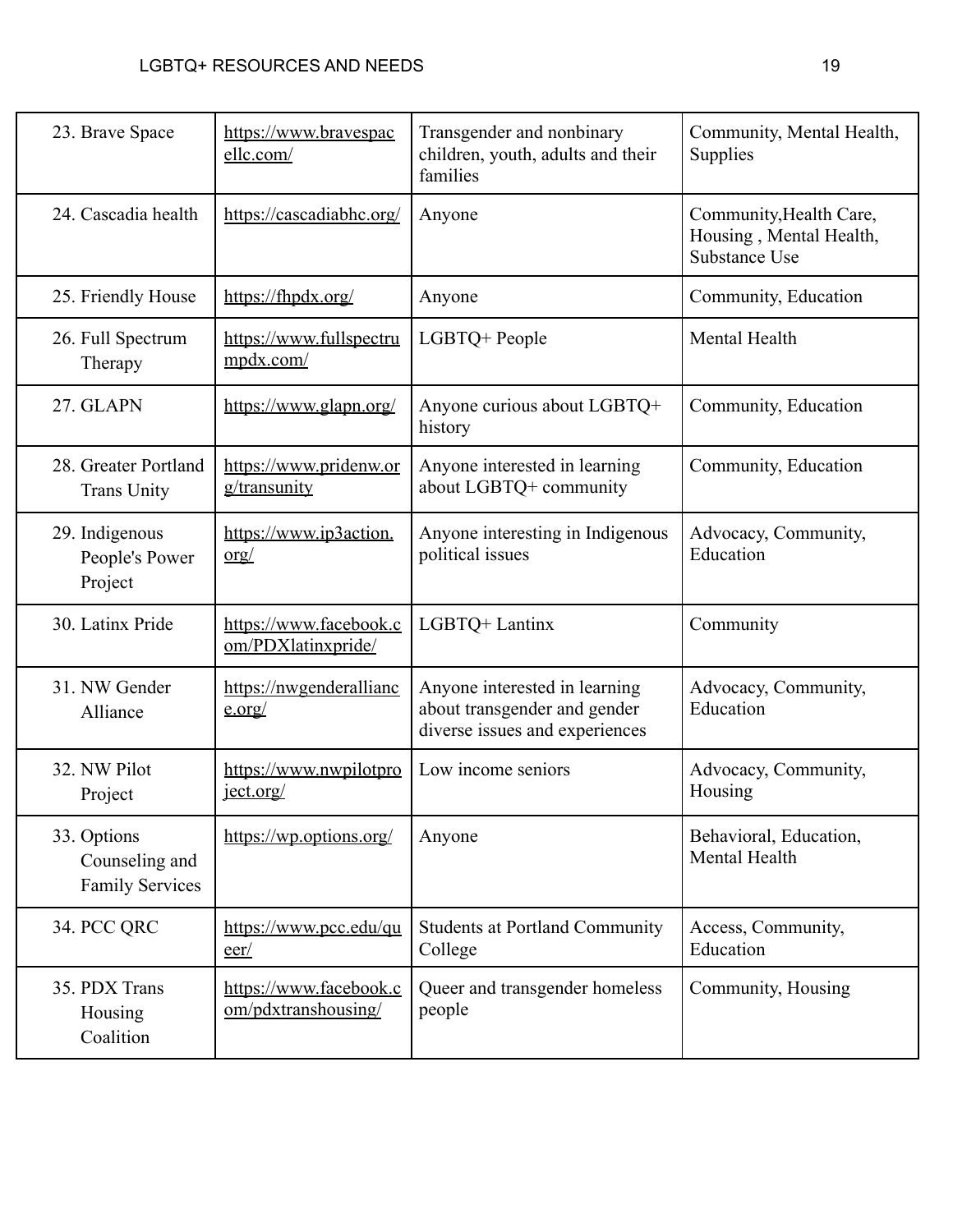| 36. Portland Mental<br>Health and<br>Wellness          | https://www.portlandm<br>h.com/                | Anyone                                                                      | Mental Health                                                                           |
|--------------------------------------------------------|------------------------------------------------|-----------------------------------------------------------------------------|-----------------------------------------------------------------------------------------|
| 37. PSU QRC                                            | https://www.pdx.edu/q<br>ueer-resource-center/ | <b>Students at Portland State</b><br>University                             | Access, Community,<br>Education                                                         |
| 38. Rapheal House                                      | https://raphaelhouse.co<br>$\underline{m}$     | People experiencing and escaping<br>domestic violence and their<br>families | Access, Advocacy,<br>Community, Education,<br>Food, Housing, Supplies,<br>Substance Use |
| 39. SAGE Metro<br>Portland at<br><b>Friendly House</b> | https://fhpdx.org/for-ad<br>ults-seniors/sage/ | Senior LGBTQ+ people                                                        | Advocacy, Community,<br>Education, Housing                                              |
| 40. Sisters of the<br>Road                             | https://sistersoftheroad.<br>$org/$            | Low income and homeless people                                              | Access, Community, Food                                                                 |
| 41. The Living<br>Room                                 | https://www.thelivingro<br>omyouth.org/        | $LGBTQ+$ youth                                                              | Access, Community,<br>Supplies                                                          |
| 42. Two Spirit<br>Society                              | https://www.facebook.c<br>om/Portland2Spirits/ | LGBTQ+ Native American/<br><b>Alaska Natives</b>                            | Community                                                                               |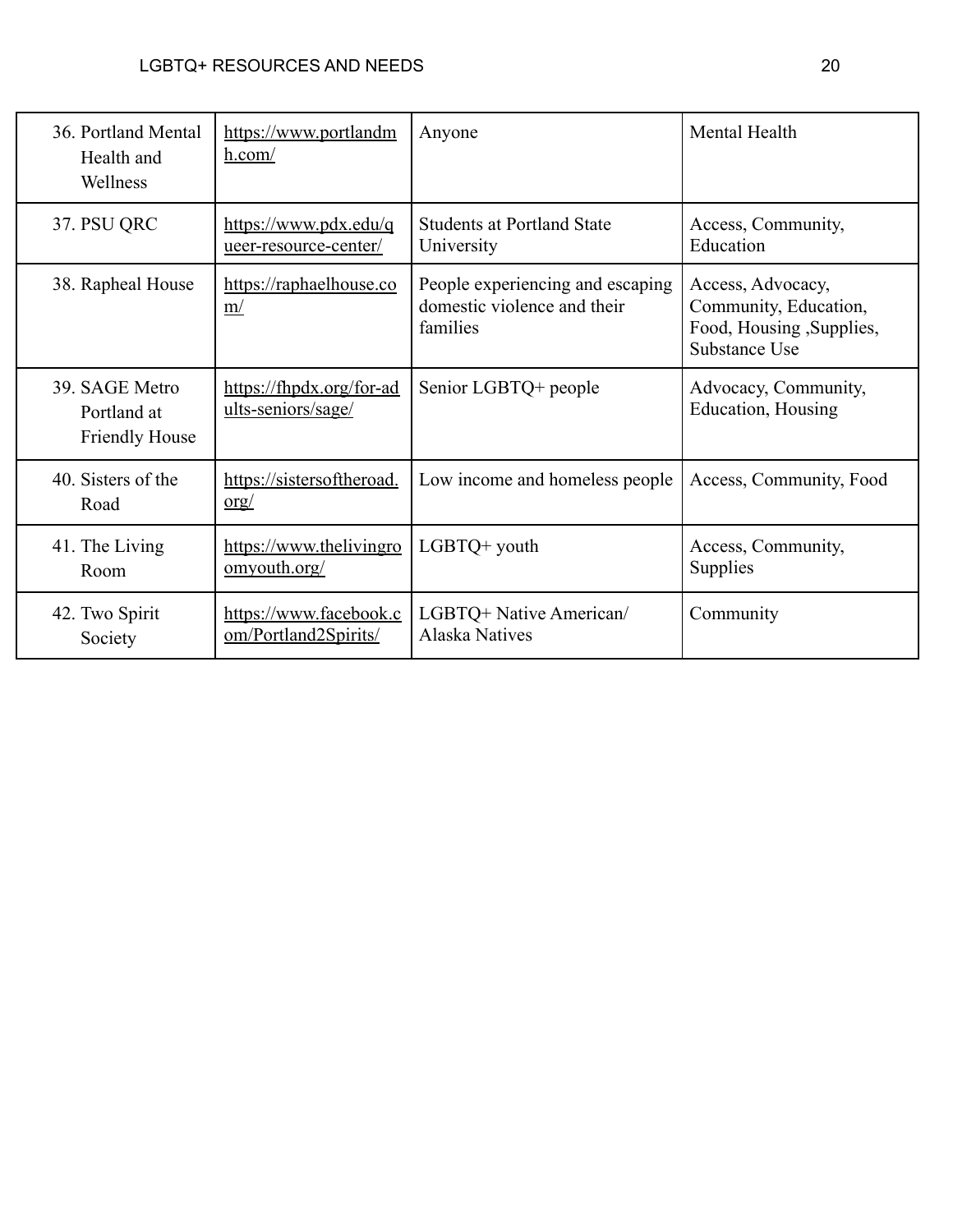| Code                  | Definition                                                                                                                        | Examples                                                                                                             |
|-----------------------|-----------------------------------------------------------------------------------------------------------------------------------|----------------------------------------------------------------------------------------------------------------------|
| Service<br>Offered    | Broad category, the services organizations offer                                                                                  | Any service provided                                                                                                 |
| Need<br>Identified    | Broad category, anything organizations identified<br>as lacking                                                                   | Anything identified, including "Everything"                                                                          |
| Barrier<br>Identified | Broad category, thematic analysis, why are there<br>needs not being met?                                                          | Homophobia, transphobia, racism, rape culture                                                                        |
| Access                | The ability to reach needed and culturally accurate<br>services                                                                   | Computers, telehealth, low barrier, low income,<br>access to showers, access to technology, gender<br>affirming care |
| Advocacy              | Supporting people in getting needs met through<br>different means                                                                 | Case management, legal help, referrals                                                                               |
| Behavioral            | Behavioral health not including mental health or<br>substance use, coded if stated specifically                                   | Marriage counseling, eating disorders, gambling<br>addiction help                                                    |
| Community             | Bringing people together to empower, educate and<br>lessen loneliness                                                             | Support groups, mentors, outings, specific<br>population resources                                                   |
| Education             | Services that further education or make education<br>accessible or educate the community on LGBTQ+<br>issues to combat homophobia | Tutorig, GED classes, study groups, skills groups,<br>community meetings or classes                                  |
| Employment            | Services that increase the likelihood of someone<br>getting and maintaining a job                                                 | Interview classes, vocational,                                                                                       |
| Food                  | Access to food                                                                                                                    | Pantries, Food stamps, meal vouchers                                                                                 |
| <b>Health Care</b>    | Services relating to physical health                                                                                              | Primary care, specialty care, nurses,<br>prescriptions, STI treatment and prevention                                 |
| Housing               | Services to lift people out of unhoused or<br>underhoused situations or help them avoid<br>homelessness                           | Housing vouchers, shelters, rental assistance,<br>rental application                                                 |
| Mental<br>Health      | Services that help those struggling with mental<br>health                                                                         | Counseling, Psychraity,                                                                                              |
| <b>Supplies</b>       | Access to basic necessities                                                                                                       | Hygiene products, clothes                                                                                            |

**Appendix B: Definition of Analytic Codes**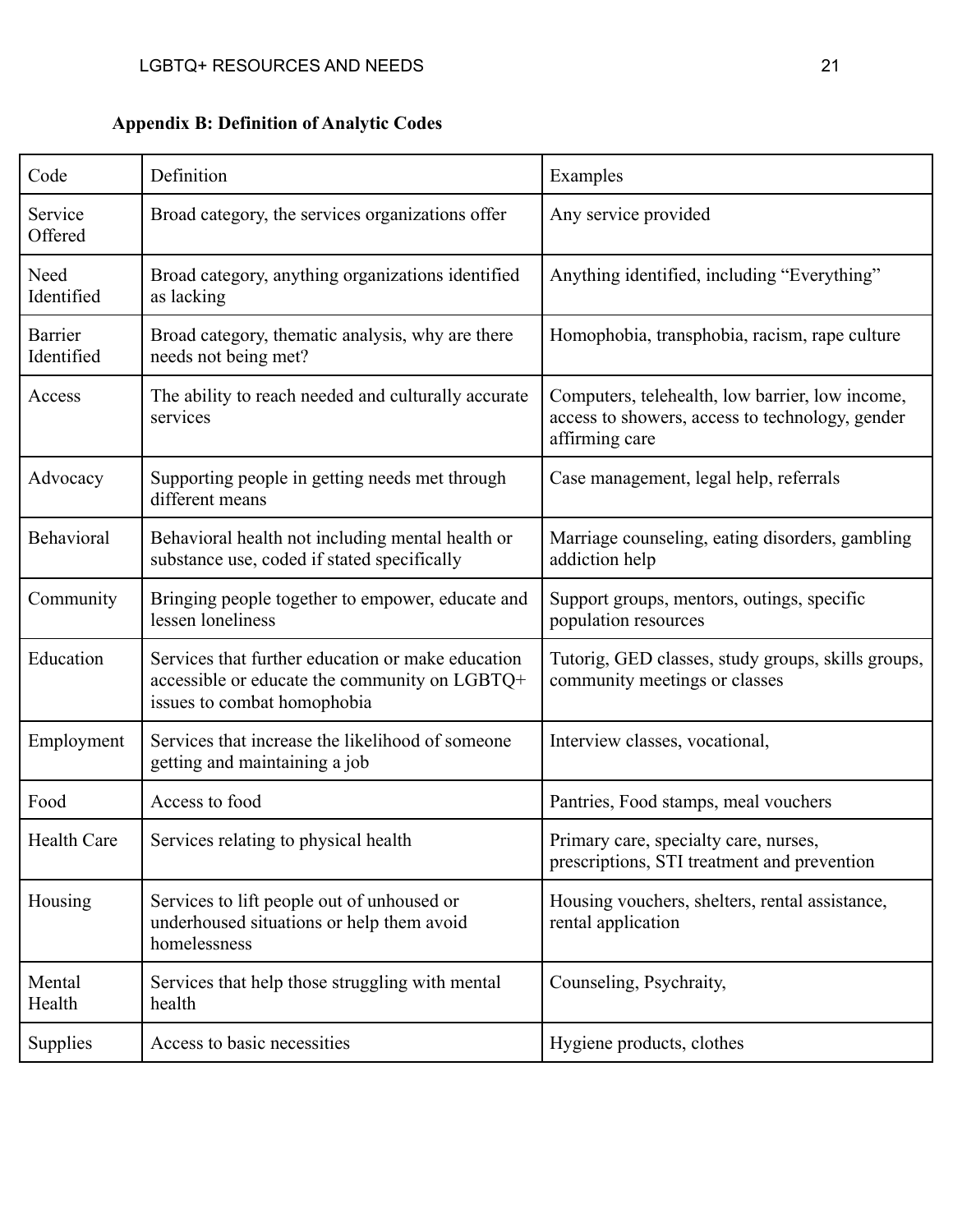| Substance<br>Use | Services that help those struggling with or<br>overcoming addiction and substance use disorder | Addiction services, recovery service      |
|------------------|------------------------------------------------------------------------------------------------|-------------------------------------------|
| Everything       | During some interviews, participants would<br>everything is lacking                            | Specifically said everything or all needs |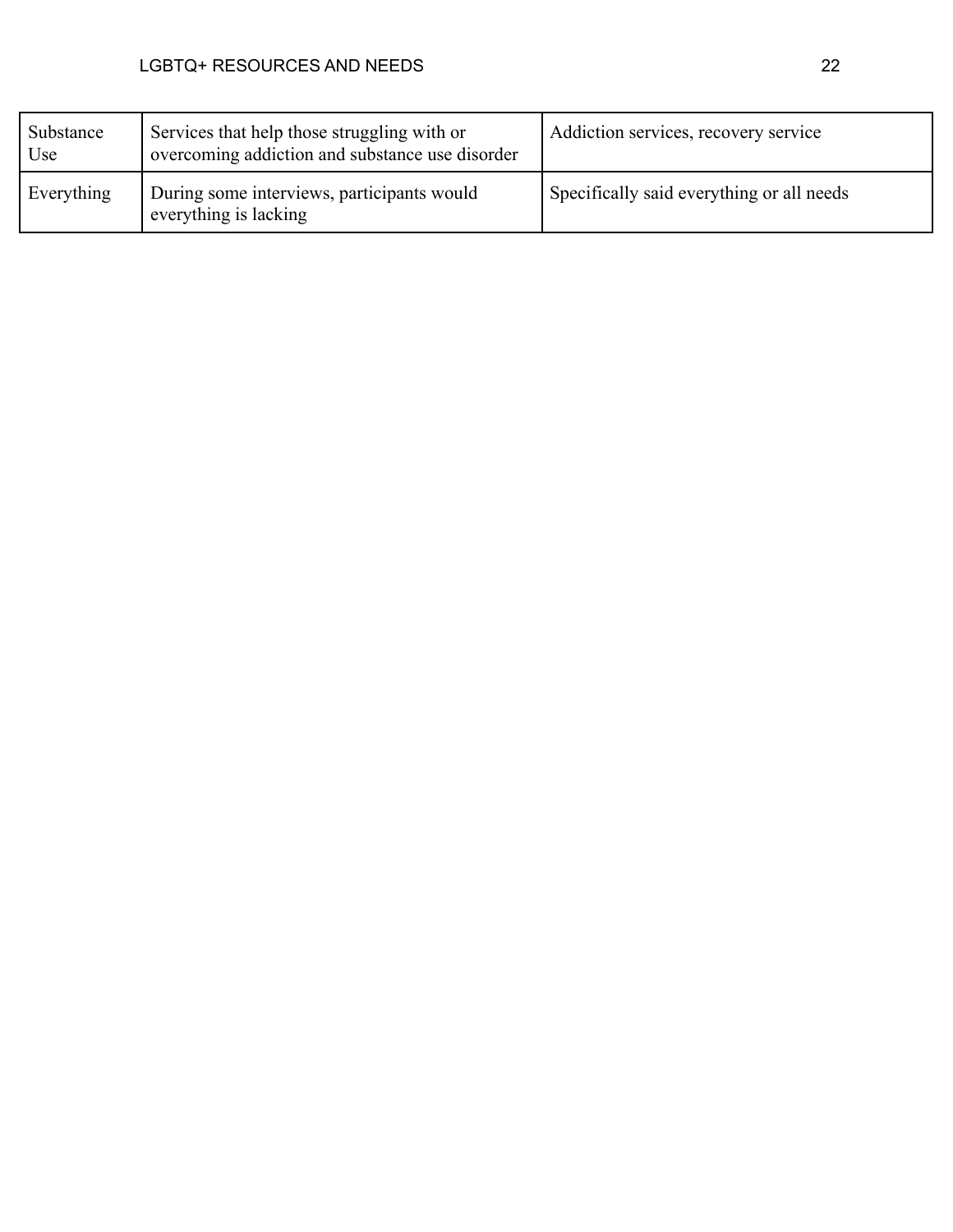#### **Appendix C: Interview Guide**

There were six primary interview questions with the possibility for follow up questions.

The interview questions for the organizations are:

- 1. Can you tell me a little bit about your organization and your mission?
- 2. What percentage of your clientele would you say is LGBTQ+?
- 3. What services do you offer? Are any of your services specific to the LGBTQ+ community?
- 4. Do you feel that there are any gaps in resources for an impoverished LGBTQ+ community member here in Portland? If so, what do you think that would be?
- 5. Is there anything else you would like to tell me?
- 6. What other organizations do you think I should contact?

There was a different set of questions used for independent advocates. These were:

- 1. What lens are you speaking from?
- 2. What needs do you feel aren't being met for an impoverished LGBTQ+ community member here in Portland?
- 3. What do you think would be the most useful service an organization could provide?
- 4. What do you think the biggest barriers are to service providers for the LGBTQ+ community?
- 5. Is there anything else you would like to tell me?
- 6. What other organizations do you think I should contact?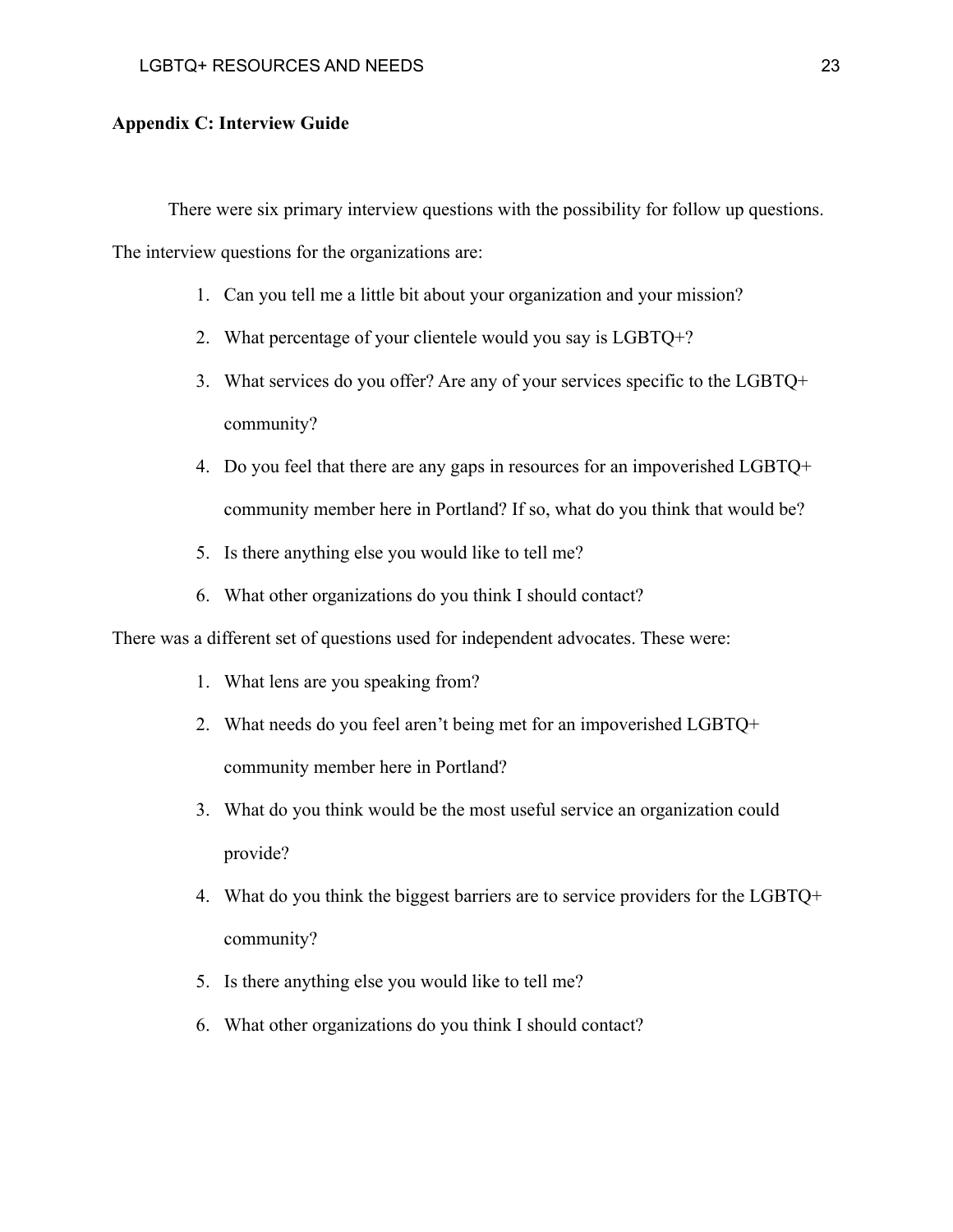#### References

ASPE. (2021, February 1). *2021 Poverty Guidelines*. https://aspe.hhs.gov/topics/povertyeconomic-mobility/poverty-guidelines/prior-hhs-poverty-guidelines-federal-register-refer ences/2021-poverty-guidelines

Barker, R. L. (2003). The social work dictionary (5th ed.). Washington, DC: NASW Press.

- Badgett, M. V. L., Durso, L. E., & Schneebaum, A. (2013, June). *New Patterns of Poverty in the Lesbian, Gay, and Bisexual Community*. The Williams Institute. https://williamsinstitute.law.ucla.edu/publications/lgb-patterns-of-poverty/
- Brownworth, V. (n.d.). New study shows roots of LGBTQ poverty and need for government data. *Philadelphia Gay News*. Retrieved June 10, 2021, from https://epgn.com/2020/10/28/

new-study-shows-roots-of-lgbtq-poverty-and-need-for-government-data/

- Chaney, M. P., & Brubaker, M. D. (2012). Addiction in LGBTQ Communities: Influences, Treatment, and Prevention. *Journal of LGBT Issues in Counseling*, *6*(4), 234–236. https://doi.org/10.1080/15538605.2012.725649
- DeFilippis, J. N. (2016). "What About the Rest of Us?" An Overview of LGBT Poverty Issues and a Call to Action. *Journal of Progressive Human Services*, *27*(3), 143–174. https://doi.org/10.1080/10428232.2016.1198673
- Ecker, J. (n.d.). *Pathways Into Homelessness Among LGBTQ2S Adults*. https://doi.org/https:// doi-org.proxy.lib.pdx.edu/10.1080/00918369.2019.1600902
- Ecker, J., Aubry, T., & Slyvestre, J. (n.d.). *A Review of the Literature on LGBTQ Adults Who Experience Homelessness*. https://web-a-ebscohost-com.proxy.lib.pdx.edu/ehost/detail/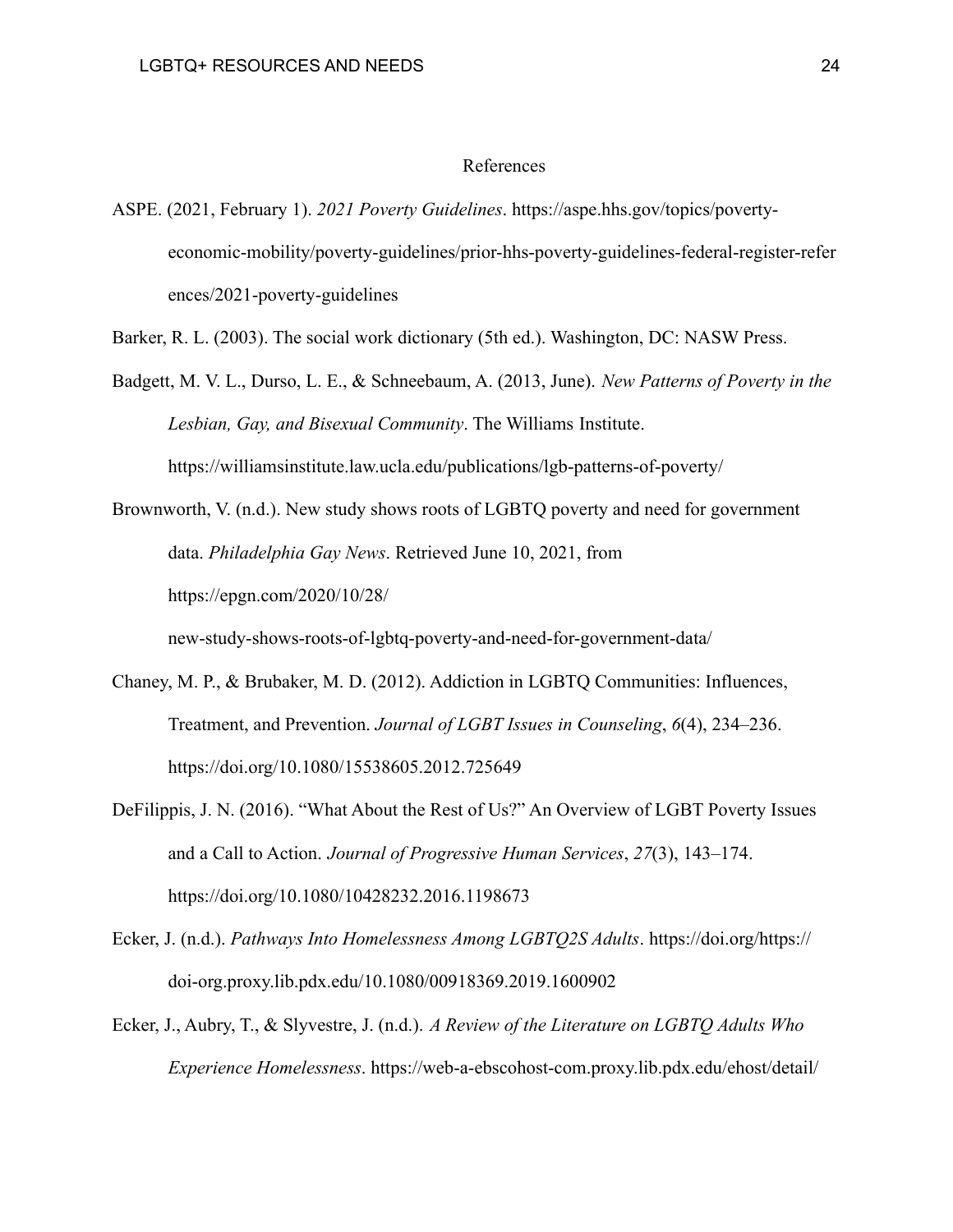detail?vid=0&sid=91aee2f5-221e-48f6-a379-6693b256e62d%40sdc-v-sessmgr01&bdata =JnNpdGU9ZWhvc3QtbGl2ZQ%3d%3d#AN=134170526&db=qth

- Elizabeth Holman, Ramona Oswald, Dina Izenstark, Shawn Mendez, and Kimberly Greder. "Strengthening services for LGBTQ clients: Best practice recommendations for rural low-income service providers" *Faculty Publications* (2014)
- Ellis, T. (2022, March 21). *Rental Market Tracker: Asking Rents Increased 40% Year Over Year in Austin*. Redfin Real Estate News. Retrieved April 19, 2022, from https://www.redfin. com/news/redfin-rental-report-february-2022/
- Flentje, A., Heck, N.C., Brennan, J.M. *et al.* The relationship between minority stress and biological outcomes: A systematic review. *J Behav Med* 43, 673–694 (2020). https://doi-org.proxy.lib.pdx.edu/10.1007/s10865-019-00120-6
- Gates, G. J., Brown, T. N. T., & Romeo, A. P. (2016, July). *Food Insecurity and SNAP (Food Stamps) Participation in LGBT Communities*. The Williams Institute. https://williams institute.law.ucla.edu/publications/lgbt-food-insecurity-snap/
- Goodman, L. A. (1961). Snowball Sampling. *The Annals of Mathematical Statistics*, *32*(1), 148–170. <http://www.jstor.org/stable/2237615>
- Hollibaugh, A., & Weiss, M. (2015). Queer Precarity and the Myth of Gay Affluence. *New Labor Forum*, *24*(3), 18–27. https://doi.org/10.1177/1095796015599414

Hunter, A., & Bagal, G. (n.d.). *Intersecting Injustice: A National Call to Action. Addressing LGBTQ Poverty and Economic Justice for All*. https://static1.squarespace.com/static/5a 00c5f2a803bbe2eb0ff14e/t/5aca6f45758d46742a5b8f78/1523216213447/FINAL+Povert yReport\_HighRes.pdf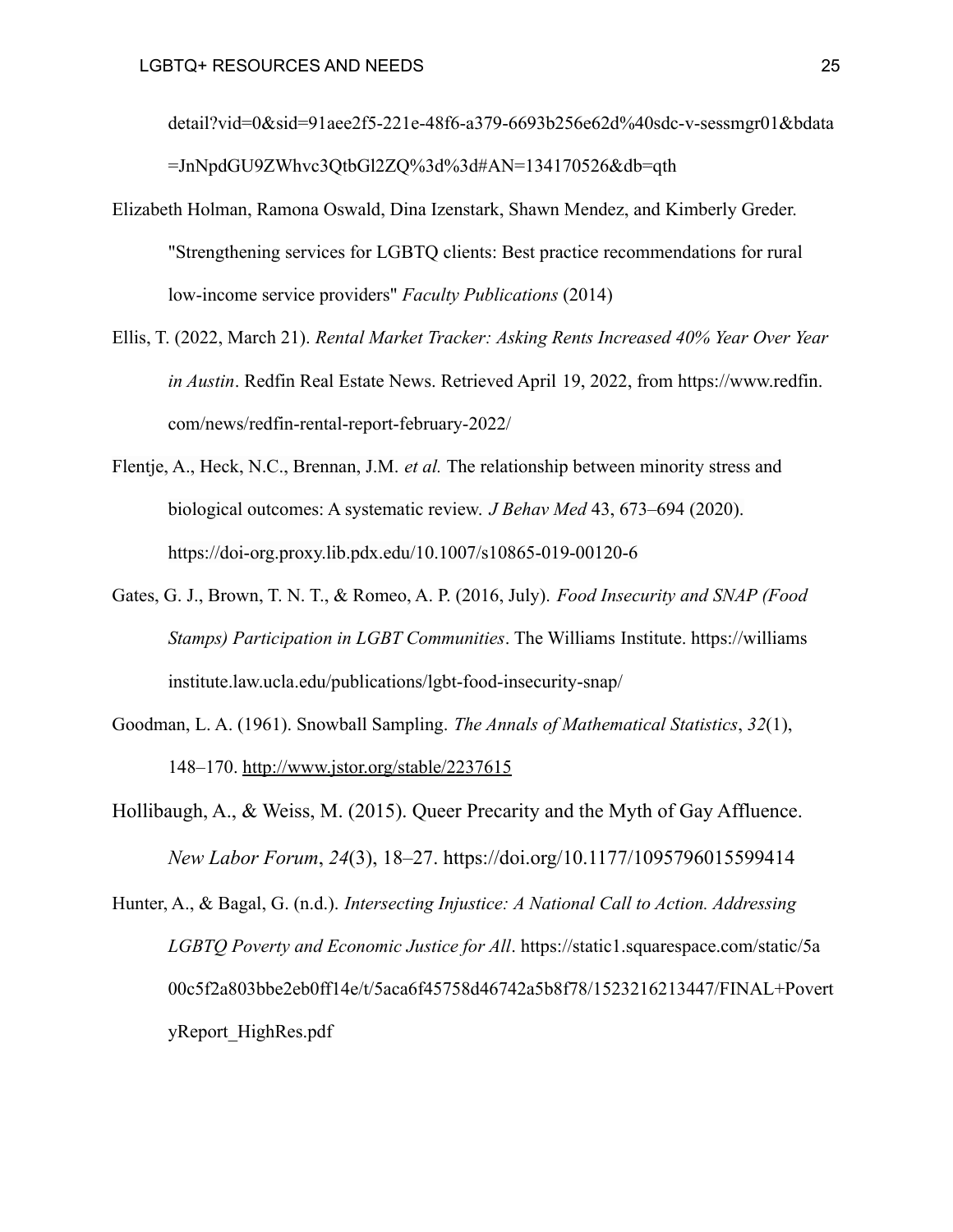- Klein, E. (2017). Using social support for LGBTQ clients with mental illness to be out of the closet, in treatment, and in the community. *Journal of Gay & Lesbian Social Services*, *29*(3), 221–232. https://doi.org/10.1080/10538720.2017.1332534
- Kum, S. (n.d.). *Gay, gray, black, and blue: An examination of some of the challenges faced by older LGBTQ people of color*. https://doi.org/https://doi-org.proxy.lib.pdx.edu/10.1080/ 19359705.2017.1320742
- Lesbian, Gay, Bisexual and Transgender Persons & Socioeconomic Status. (2010). *American Psychological Association*. https://www.apa.org/pi/ses/resources/publications/lgbt

*LGBTQ Poverty Initiative*. (n.d.). Retrieved July 6, 2021, from <https://www.lgbtqpoverty.info/>

- Manning, J. (2017). In Vivo Coding. *ResearchGate*. https://doi.org/10.1002/9781118901731. iecrm0270
- Morash, A. (2018). *NEW REPORT ON LGBTQ POVERTY SHOWS NEED FOR MORE RESOURCES AND RESEARCH*. https://www.thetaskforce.org/povertyreport/
- National Alliance to End Homelessness. (2021). *State of Homelessness: 2021 Edition*. https:// endhomelessness.org/homelessness-in-america/homelessness-statistics/state-of-homeless ness-2021/
- Poyner, C., & Kjellgren, R. (n.d.). *Lesbian, gay, bisexual, transgender and queer experiences of homelessness and identity: insecurity and home(o)normativity*. https://doi.org/https://doi .org/10.1080/19491247.2018.1519341
- Random House. (2005). *Random House Webster's Unabridged Dictionary, Deluxe Edition* (Deluxe ed.) [E-book]. Random House Reference. Retrieved April 19, 2022, from https://www.dictionary.com/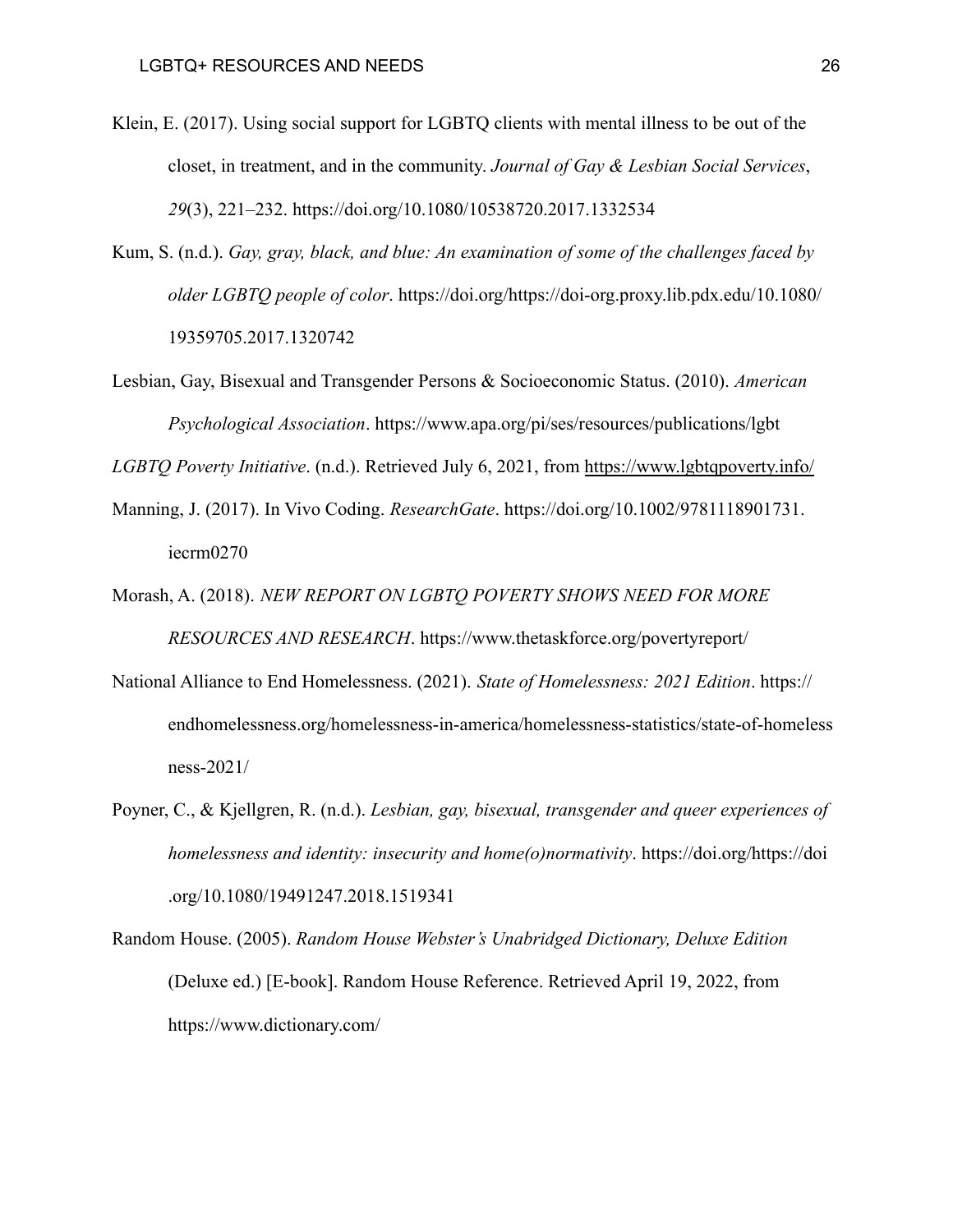Responding to Transgender Victims of Sexual Assault. (n.d.). *Office of Justice Programs*. https://ovc.ojp.gov/sites/g/files/xyckuh226/files/pubs/forge/sexual\_numbers.html

- University of Massachusetts Global. (2020, April 23). *Behavioral health vs. mental health: Breaking down the differences*. Www.Brandman.Edu. Retrieved April 24, 2022, from https://www.umassglobal.edu/news-and-events/blog/comparing-behavioral-health-vs-me ntal-health#:%7E:text=Unsurprisingly%2C%20behavioral%20health%20has%20more,do %20with%20thoughts%20and%20feelings.
- U.S. Census Bureau. (2022, February). *QUARTERLY RESIDENTIAL VACANCIES AND HOMEOWNERSHIP, FOURTH QUARTER 2021* (No. CB22-10). https://www.Census .gov/housing/hvs/files/currenthvspress.pdf
- Welfare Warriors Research Collaborative. (2010). *A fabulous attitude: Low-income lgbtgnc people surviving and thriving on love, shelter and knowledge*. Queers for economic Justice. https://thevaidgroup.com/wp-content/uploads/2015/10/afabulousattitudefinal report.pdf
- Wilson, B. D. M., Choi, S. K., Harper, G. W., Lightfoot, M., Stephen, R., & Meyer, I. H. (2021). Homelessness Among LGBT Adults in the US. *UCLA Williams Institute School of Law*, *Economics and Poverty*. https://williamsinstitute.law.ucla.edu/publications/lgbt -homelessness-us/
- Wilson, B. D. M., Gomez, A. G., Sadat, M., Choi, S. K., & Badgett, M. V. L. (2020, November 17). *Pathways Into Poverty*. Williams Institute. https://williamsinstitute.Law.ucla.edu /publications/pathways-into-poverty/
- Wilson, B. D. M., Choi, S. K., Harper, G. W., Lightfoot, M., Russell, S., & Meyer, I.H. (2020). Homelessness among LGBT adults in the U.S. Los Angeles, CA: Williams Institute.